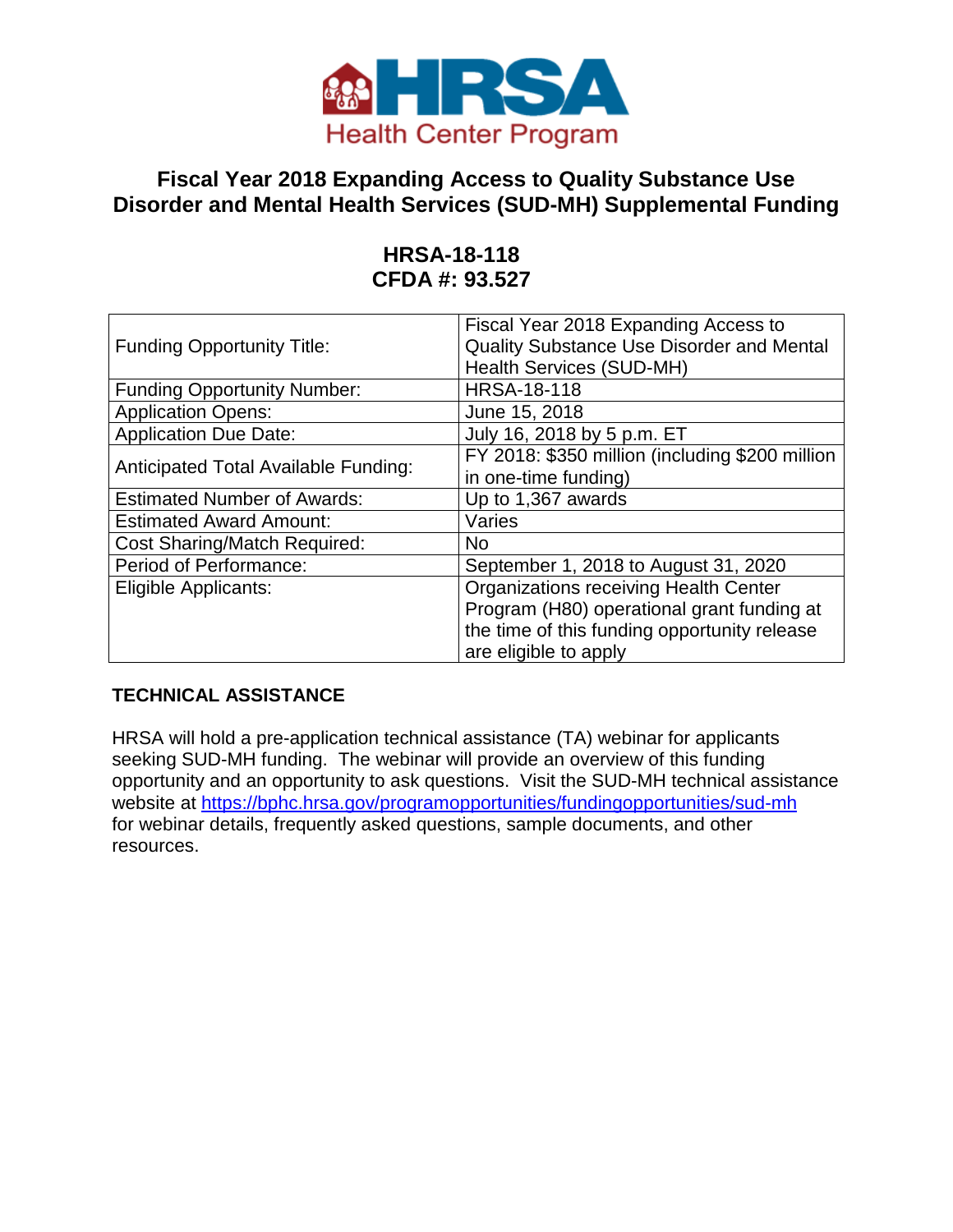

| L.   | <b>Table of Contents</b>                                                        |
|------|---------------------------------------------------------------------------------|
| 1.   |                                                                                 |
| 2.   |                                                                                 |
| 3.   |                                                                                 |
| ΙΙ.  |                                                                                 |
| 1.   |                                                                                 |
| III. |                                                                                 |
| 1.   |                                                                                 |
| 2.   |                                                                                 |
| 3.   |                                                                                 |
| 4.   |                                                                                 |
| 5.   |                                                                                 |
| 6.   |                                                                                 |
| 7.   |                                                                                 |
| IV.  |                                                                                 |
| 1.   |                                                                                 |
| 2.   |                                                                                 |
| 3.   | DUN and Bradstreet Universal Numbering System and System for Award Management 9 |
| 4.   | Debarment, Suspension, Ineligibility, and Voluntary Exclusion Certification     |
| 5.   |                                                                                 |
|      |                                                                                 |
| 1.   |                                                                                 |
| 2.   |                                                                                 |
|      |                                                                                 |
|      |                                                                                 |
|      |                                                                                 |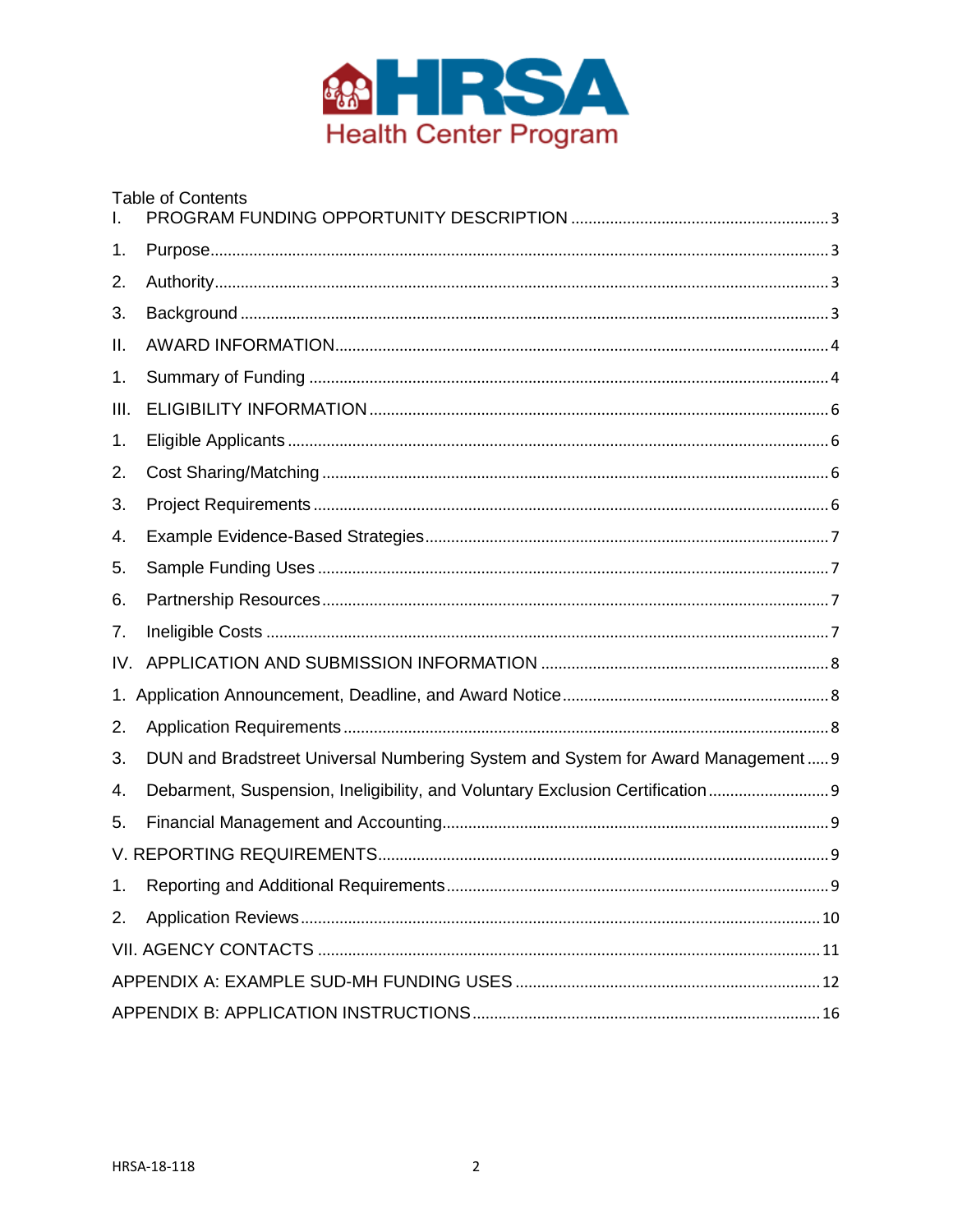

### <span id="page-2-0"></span>**I. PROGRAM FUNDING OPPORTUNITY DESCRIPTION**

#### <span id="page-2-1"></span>**1. Purpose**

These instructions detail the fiscal year (FY) 2018 Expanding Access to Quality Substance Use Disorder and Mental Health Services (SUD-MH) supplemental funding opportunity for existing Health Center Program (H80) award recipients (hereafter referred to as health centers).<sup>[1](#page-2-4)</sup> The purpose of SUD-MH funding is to support health centers in implementing and advancing evidence-based strategies to:

- 1) Expand access to quality integrated substance use disorder (SUD) prevention and treatment services, including those addressing opioid use disorder (OUD) and other emerging SUD issues, to best meet the health needs of the population served by the health center; and/or
- 2) Expand access to quality integrated mental health services, with a focus on conditions that increase risk for, or co-occur with SUD, including OUD.

### <span id="page-2-2"></span>**2. Authority**

This Health Center Program funding opportunity is authorized by Section 330 of the *Public Health Service Act* (42 U.S.C. 254b), as amended.

#### <span id="page-2-3"></span>**3. Background**

In 2016, approximately 20.1 million Americans ages 12 and older had an SUD in the past year, and approximately 8.2 million adults had co-occurring SUD and mental illness. $2$  An estimated 44.7 million adults experienced any mental illness in 2016, and one in five children are currently or will at some point during their life experience a seriously debilitating mental illness.<sup>5</sup> Integrating SUD, mental health, and primary care<sup>[3](#page-2-6)</sup> improves the detection and treatment of SUD and mental illness, as well as the management of co-occurring physical conditions and addictions,  $4$  life expectancy,  $5$  and cost efficacy.[6](#page-2-9) Integration occurs on a continuum, from collaboration, to co-location of services, to fully integrated care whereby a team of primary care and behavioral health

<span id="page-2-7"></span><span id="page-2-6"></span><sup>4</sup> For more information, about comorbid mental health and substance use disorders, see https://www.drugabuse.gov/sites/default/files/rrcomorbidity.pdf.

<span id="page-2-4"></span> $\overline{\phantom{a}}$ <sup>1</sup> For the purposes of this funding opportunity, the term "health center" means organizations funded under Section 330(e), (g), (h), and/or (i) of the Public Health Service Act, as amended (i.e., Health Center Program award recipients).

<span id="page-2-5"></span><sup>&</sup>lt;sup>2</sup> 2016 National Survey on Drug Use and Health available a[t https://www.samhsa.gov/samhsa-data-outcomes](https://www.samhsa.gov/samhsa-data-outcomes-quality/major-data-collections/reports-detailed-tables-2016-NSDUH)[quality/major-data-collections/reports-detailed-tables-2016-NSDUH.](https://www.samhsa.gov/samhsa-data-outcomes-quality/major-data-collections/reports-detailed-tables-2016-NSDUH)<br><sup>3</sup> For more information, see https://www.samhsa.gov/health-care-health-systems-integration.

<span id="page-2-8"></span> $\frac{5}{9}$  Druss BG, Zhao L, Von Esenwein S, Morrato EH, Marcus SC. Understanding excess mortality in persons with mental illness: 17-year follow up of a nationally representative US survey. Med Care. 2011 June;49(6):599-604<br><sup>6</sup> For more information on the cost efficacy of integrated care, see http://www.ibhpartners.org/why/cost-effect

<span id="page-2-9"></span>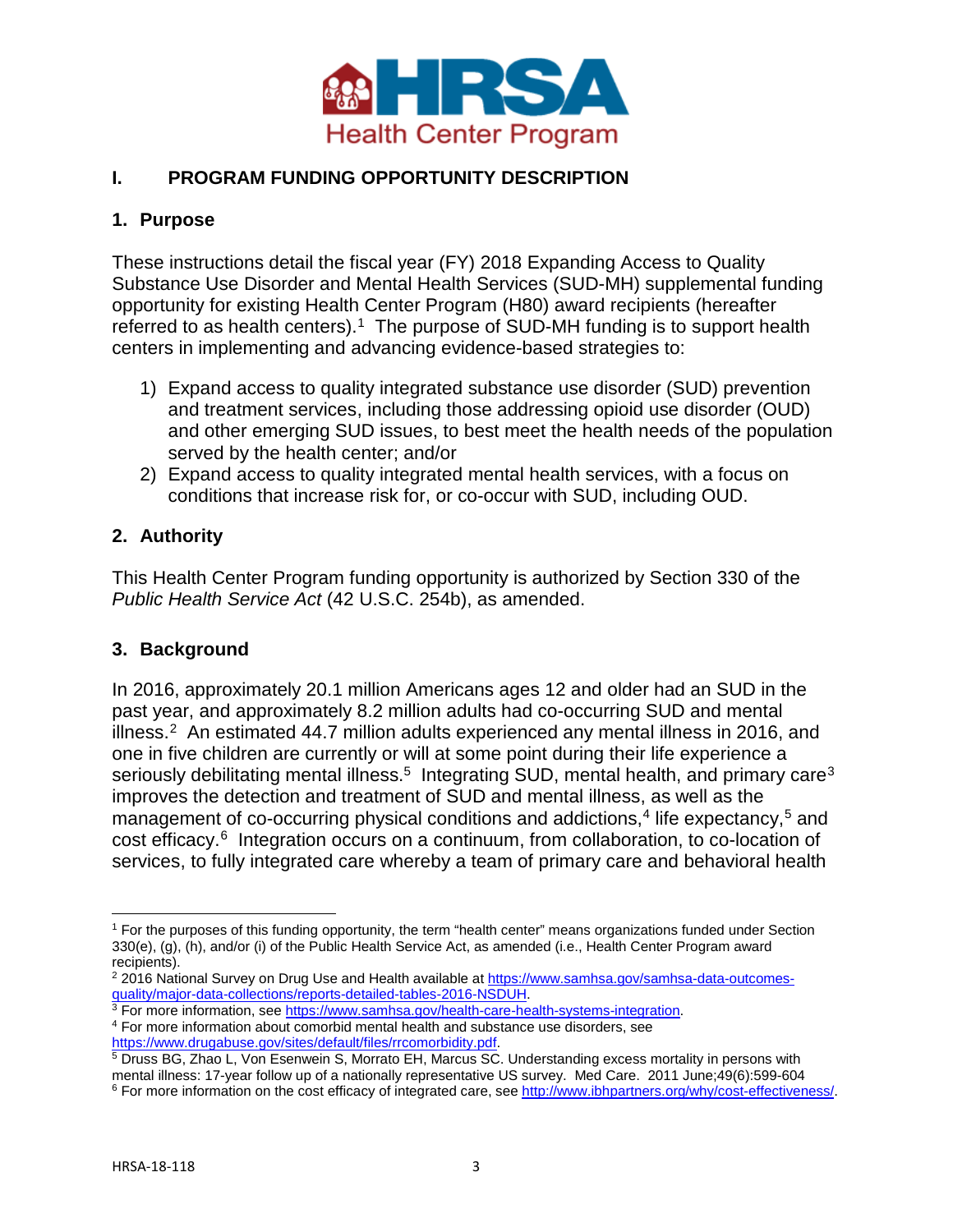

clinicians work with patients and families using a systematic and cost-effective approach to provide patient-centered care.<sup>7</sup>

HRSA has a number of investments targeting OUD across its bureaus and offices that applicants may be able to leverage. For information on HRSA-supported resources, technical assistance, and training, visit [https://www.hrsa.gov/opioids.](https://www.hrsa.gov/opioids) The interprofessional, team-based, comprehensive primary care service delivery model used by the nearly 1,400 health centers nationwide continues to provide a strong framework for enhancing integrated behavioral health $8$  and primary care services to address OUD and other emerging public health issues. The model's patient-centric approach, case management and enabling services, and coordinated care have demonstrated success in overcoming common barriers to patients initiating and continuing needed mental health and SUD treatment services.

In 2017, HRSA awarded more than \$200 million to expand access to mental health services, and SUD services focusing on the treatment, prevention, and awareness of OUD, through investments in personnel, training, and health information technology.[9](#page-3-4) This SUD-MH funding opportunity builds upon this and other previous HRSA investments to support health centers in the implementation of evidence-based strategies to address emerging public health issues, such as OUD, through the expansion of SUD and mental health services.

#### <span id="page-3-0"></span>**II. AWARD INFORMATION**

#### <span id="page-3-1"></span>**1. Summary of Funding**

As summarized in **Table 1**, SUD-MH funding provides service expansion support over the course of the 2-year performance period. Investments in personnel and one-time infrastructure enhancements in year 1 will enable health centers to address immediate barriers to implementing evidence-based strategies to expand services.

Approximately \$350 million is available in FY 2018, of which an estimated \$150 million is for service expansion activities and an estimated \$200 million is for one-time investments to support service expansion. See the following details on the amount of funding each health center may request.

<span id="page-3-2"></span><sup>&</sup>lt;sup>7</sup> For more information about integrated care, see https://www.integration.samhsa.gov.

<span id="page-3-3"></span><sup>&</sup>lt;sup>8</sup> For the purpose of this funding opportunity, behavioral health services encompass an array of services that address both SUD and mental health. Refer to the Form 5A Service Descriptors document for additional clarification on these services: [https://bphc.hrsa.gov/programrequirements/scope.html.](https://bphc.hrsa.gov/programrequirements/scope.html)

<span id="page-3-4"></span><sup>9</sup> For details about the Access Increases in Mental Health and Substance Abuse Services Supplement awards, see [https://bphc.hrsa.gov/programopportunities/fundingopportunities/supplement/index.html.](https://bphc.hrsa.gov/programopportunities/fundingopportunities/supplement/index.html)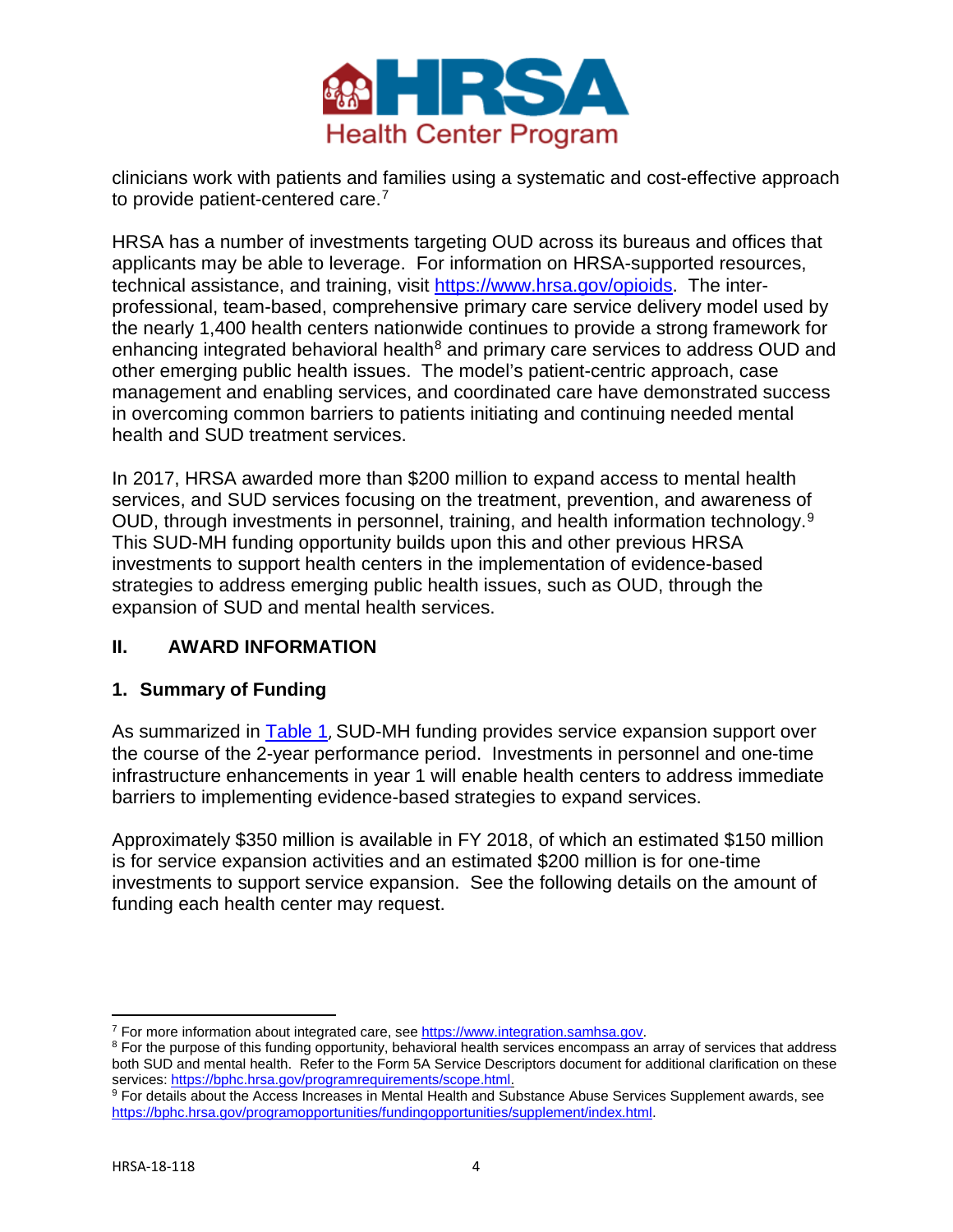

### **FY 2018 Funding for September 1, 2018 through August 31, 2019**

- FY 2018 Expanded Services Funding: You may request expanded services funding for a base amount of \$100,000 to expand access to integrated SUD and/or mental health services through:
	- 1. A minimum 1.0 full-time equivalent (FTE) increase in personnel who will expand access to SUD and/or mental health services, and
	- 2. An increase in patients receiving SUD and/or mental health services.

Health centers that reported medication-assisted treatment (MAT) patients in the 2017 Uniform Data System (UDS) are eligible to request additional resources to increase the number of patients receiving MAT for OUD. These health centers qualify for the base amount of \$100,000 and an additional \$250 per MAT patient, as reported in the 2017 UDS.

• FY 2018 One-Time Funding: Health centers that request expanded services funding may also request one-time funding of up to \$150,000 to support the increased access to integrated SUD and/or mental health services. One-time funding is available for use within your FY 2018 budget period. With an approved carryover request, it may also be utilized throughout your FY 2019 budget period. You must request expanded services funding to request optional one-time funding.

**Note**: Progress toward the minimum 1.0 FTE increase in personnel will be monitored via your responses to [SUD-MH reporting requirements](#page-8-3). HRSA may not award year 2 SUD-MH funding if you fail to add at least 1.0 FTE personnel who will expand access to SUD and/or mental health services within 8 months of award (by April 30, 2019).

The funding request amount for service expansion in FY 2018 is expected to become part of Health Center Program (H80) grant awards for ongoing SUD and mental health service expansion. The amount available for service expansion in FY 2019 is contingent upon the availability of appropriated funds for the Health Center Program in subsequent fiscal years, satisfactory recipient performance, health centers meeting the requirements noted above, and a decision that continued funding is in the best interest of the federal government.

<span id="page-4-0"></span>

|                                                      | FY 2018 Funding                                  |  |  |
|------------------------------------------------------|--------------------------------------------------|--|--|
| <b>Expanded Services Funding (required):</b>         |                                                  |  |  |
| Base amount                                          | Up to \$100,000                                  |  |  |
| Additional MAT amount (if eligible)                  | Up to \$250 per MAT patient reported in 2017 UDS |  |  |
| <b>One-Time Funding (optional):</b>                  |                                                  |  |  |
| One-time investments to support<br>expanded services | Up to \$150,000                                  |  |  |

#### *Table 1: Funding Overview*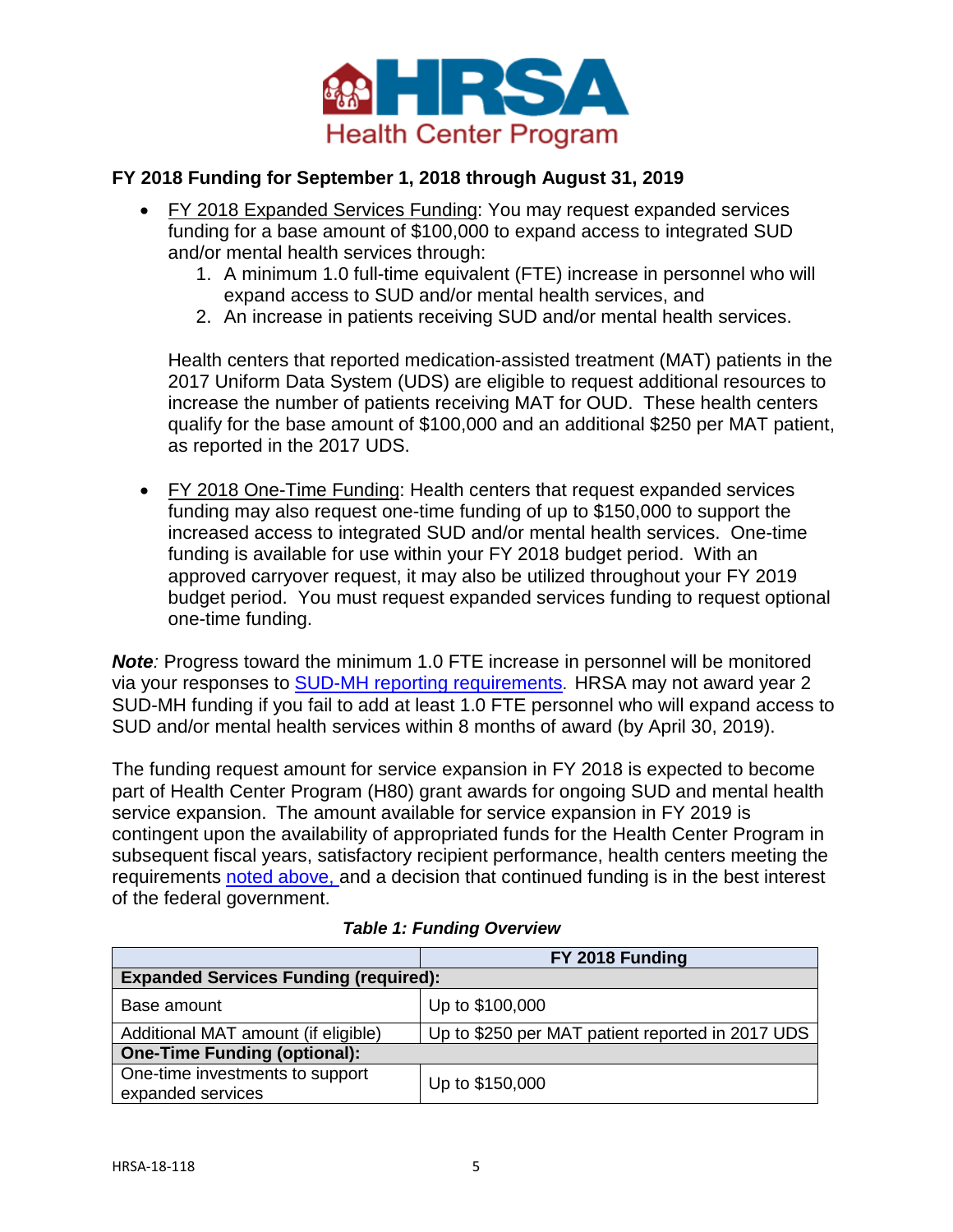

Depending on the number of approvable applications, HRSA may adjust award amounts consistent with available funds.

SUD-MH funding will be made as a supplement to your health center's existing Health Center Program (H80) grant. FY 2018 SUD-MH awards will include 12 months of expanded services funding for activities covering the period of September 1, 2018 to August 31, 2019. As such, a portion of these funds will be provided for use in your FY 2019 budget period through a carryover request. Carryover of monthly pro-rated expanded services funding and any unobligated one-time funding into and for expenditure throughout the FY 2019 budget period is allowed.

# <span id="page-5-0"></span>**III. ELIGIBILITY INFORMATION**

### <span id="page-5-1"></span>**1. Eligible Applicants**

Organizations receiving Health Center Program (H80) operational grant funding at the time of this funding opportunity release are eligible to apply.

### <span id="page-5-2"></span>**2. Cost Sharing/Matching**

Cost sharing or matching is not required. SUD-MH funding must be requested consistent with and, if approved, will be made available to each award recipient in the same sub-program funding proportions as the existing Health Center Program operational (H80) grant funding.

#### <span id="page-5-3"></span>**3. Project Requirements**

Your proposal must demonstrate how you will use SUD-MH funding to achieve the [funding purpose](#page-2-1) according to the following project requirements:

- Addition of at least 1.0 FTE in personnel (direct hire staff and/or contractor(s)) who will expand access to integrated SUD and/or mental health services within 8 months of award (to be maintained in year 2), as demonstrated on the [Staffing](#page-18-0)  [Impact Form](#page-18-0) and through [SUD-MH progress reports.](#page-8-3)
- Increase in the total number of patients receiving SUD and/or mental health services by December 31, 2019, as demonstrated on the [Patient Impact Form](#page-18-1) and through [SUD-MH progress reports](#page-8-3) and the UDS report.

If you also request MAT funding, your proposal must demonstrate how you will increase the total number of patients receiving MAT for OUD by December 31, 2019, as demonstrated on the [Patient Impact Form](#page-18-1) and through [SUD-MH progress reports](#page-8-3) and the UDS report.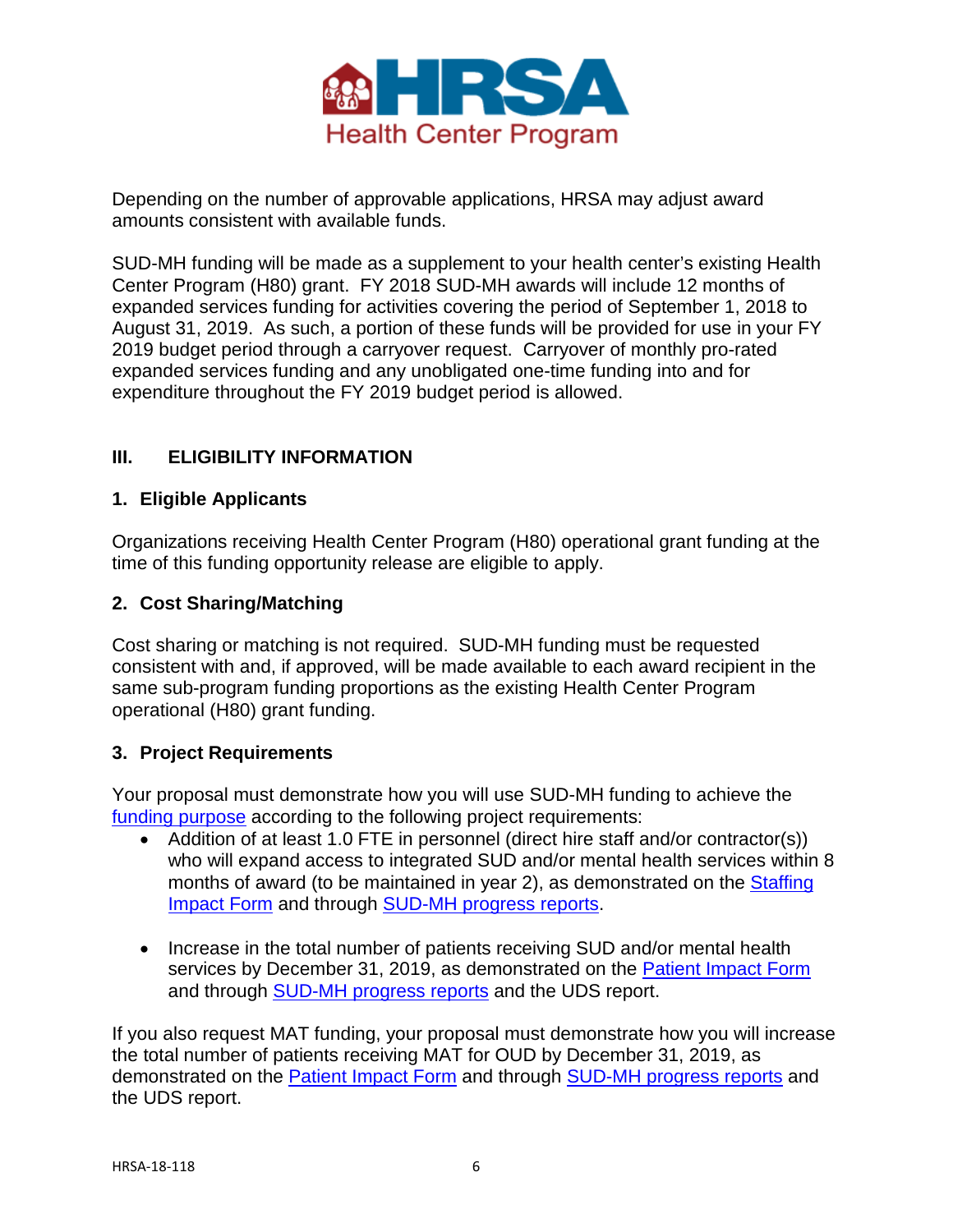

# <span id="page-6-0"></span>**4. Example Evidence-Based Strategies**

Evidence-based integration strategies are cohesive approaches that directly support the coordinated delivery of behavioral health and primary care services, and whose effectiveness is demonstrated through research and/or acceptance as standard practice. Evidence-based integration strategies include, but are not limited to, those listed in the [Evidence-Based Strategies](#page-17-0) section.

The evidence base for the use of MAT for OUD is compelling. Health centers are encouraged to advance MAT use, as appropriate. The [Center for Integrated Health](https://www.integration.samhsa.gov/)  [Solutions](https://www.integration.samhsa.gov/) provides evidence-based resources, including models to support [integrated](https://www.integration.samhsa.gov/integrated-care-models/list)  [care](https://www.integration.samhsa.gov/integrated-care-models/list) and [SUD services.](https://www.integration.samhsa.gov/clinical-practice/substance_use) Additionally, the Agency for Healthcare, Research, and Quality [Academy for Integrating Behavioral Health and Primary Care](https://integrationacademy.ahrq.gov/?utm_source=ahrq&utm_medium=en&utm_term=&utm_content=1&utm_campaign=ahrq_oud_2018) offers resources and tools to integrate behavioral health with primary care, and the use of MAT.

### <span id="page-6-1"></span>**5. Sample Funding Uses**

Refer to Appendix  $\overline{A}$  for a list of sample funding uses that may support the implementation of evidence-based strategies to expand access to integrated SUD and/or mental health services. Additional information, including resources related to the [funding purpose,](#page-2-1) are available on the [SUD-MH technical assistance website.](https://bphc.hrsa.gov/programopportunities/fundingopportunities/sud-mh)

#### <span id="page-6-2"></span>**6. Partnership Resources**

[HRSA strategic partners](https://bphc.hrsa.gov/qualityimprovement/strategicpartnerships/index.html) are available to help you to identify high impact and cost effective uses for SUD-MH funding. This includes your Primary Care Association and Health Center Controlled Network, along with applicable National Training and Technical Assistance Cooperative Agreements. Your state and/or local health department and HRSA-supported State Primary Care Office [10](#page-6-4) are additional resources.

Review the [HRSA Funding Opportunities website](https://www.hrsa.gov/grants/fundingopportunities/default.aspx) for additional funding opportunities that may support SUD and/or mental health-related investments from across HRSA that you may be able to leverage, including the Federal Office of Rural Health Policy FY 2018 Rural Communities Opioid Response Planning initiative.

#### <span id="page-6-3"></span>**7. Ineligible Costs**

All proposed budget items must directly support the SUD-MH [funding purpose,](#page-2-1) as demonstrated in the [Budget Narrative attachment](#page-16-0) and in the [Project Overview Form.](#page-17-1)

<span id="page-6-4"></span> $\overline{\phantom{a}}$ <sup>10</sup> For the list of State Primary Care Offices, see:<https://bhw.hrsa.gov/shortage-designation/hpsa/primary-care-offices>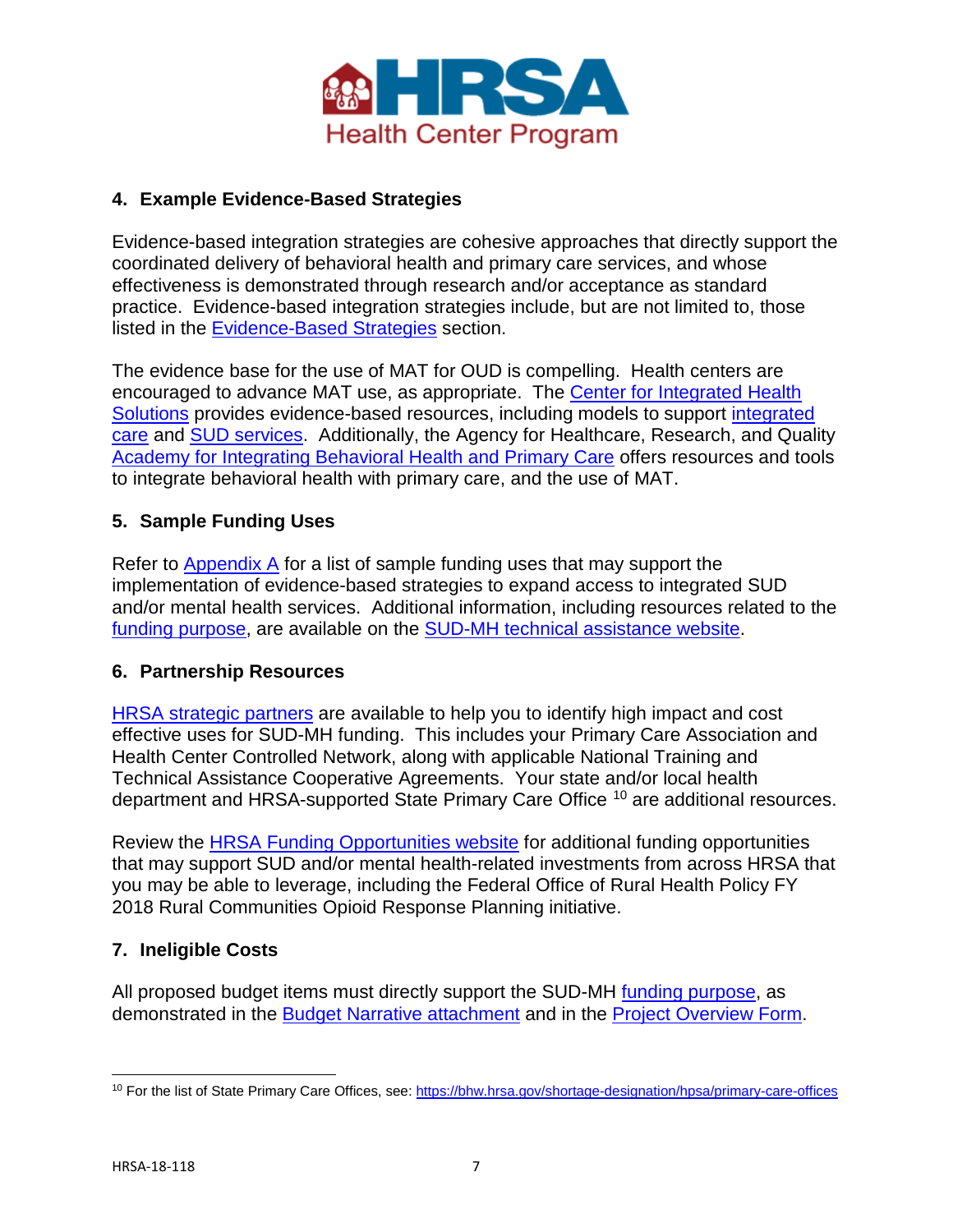

You may **not** use SUD-MH funding on the following:

- Purchase or upgrade of an Electronic Health Record (EHR) that is not certified by the Office of the National Coordinator for Health Information Technology ; [11](#page-7-3)
- New construction activities, including additions or expansions;
- Major alternations or renovations in excess of \$500,000 in total federal and nonfederal costs (excluding the cost of allowable moveable equipment); $^{\rm 12}$  $^{\rm 12}$  $^{\rm 12}$
- Installation of trailers and pre-fabricated modular units; or
- Facility or land purchases.

SUD-MH funding must supplement, not supplant, other federal, state, local or private resources.

Pursuant to existing law and consistent with Executive Order 13535 (75 FR 15599), health centers are prohibited from using federal funds to provide abortion services (except in cases of rape or incest, or when the life of the woman would be endangered). This includes all funding awarded under this opportunity and is consistent with past practice and long-standing requirements applicable to grant awards to health centers.

# <span id="page-7-0"></span>**IV. APPLICATION AND SUBMISSION INFORMATION**

# <span id="page-7-1"></span>**1**. **Application Announcement, Deadline, and Award Notice**

HRSA will send an email to the individuals registered as Project Director, Business Official, and Authorizing Official in the Health Center Program (H80) operational grant folder in the HRSA Electronic Handbooks (EHB). This email will specify the maximum funding amount each eligible health center may request, including the current subprogram funding[13](#page-7-5) proportions, and details on how to access the application module in EHB.

Applications are due in EHB by **5 p.m. ET on July 16, 2018**. HRSA anticipates making awards in September 2018.

# <span id="page-7-2"></span>**2. Application Requirements**

Your proposal must respond to the [funding purpose](#page-2-1) and fulfill the [Project Requirements.](#page-5-3) Refer to [Appendix B](#page-15-0) for detailed instructions on how to complete each application component.

<span id="page-7-3"></span> $\overline{\phantom{a}}$ <sup>11</sup> CMS and the Office of the National Coordinator for Health Information Technology (ONC) have established standards and other criteria for structured data. For additional information, refer to [https://www.cms.gov/Regulations](https://www.cms.gov/Regulations-and-Guidance/Legislation/EHRIncentivePrograms/Certification.html)[and-Guidance/Legislation/EHRIncentivePrograms/Certification.html](https://www.cms.gov/Regulations-and-Guidance/Legislation/EHRIncentivePrograms/Certification.html)

<span id="page-7-4"></span><sup>&</sup>lt;sup>12</sup> Moveable equipment means tangible personal property (including information technology systems) having a useful life of more than one year and a unit cost of \$5,000 or more.

<span id="page-7-5"></span><sup>&</sup>lt;sup>13</sup> Health Center Program sub-program funding streams are: Community Health Centers (CHC), Migrant Health Centers (MHC), Health Care for the Homeless (HCH), and/or Public Housing Primary Care (PHPC).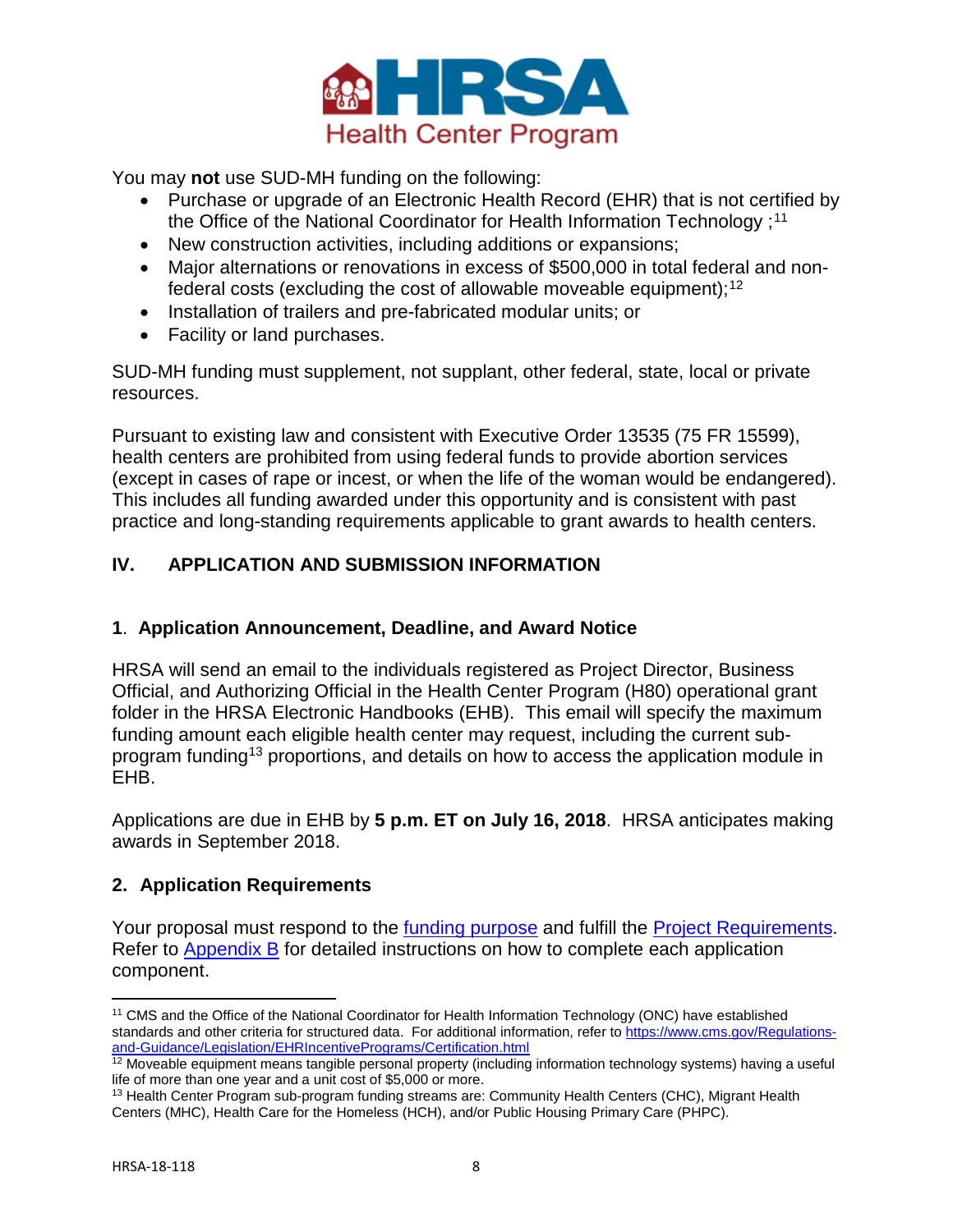

### <span id="page-8-0"></span>**3. DUN and Bradstreet Universal Numbering System and System for Award Management**

Every applicant is required to have a valid [Dun and Bradstreet Universal Numbering](http://www.dnb.com/duns-number.html)  [System \(DUNS\)](http://www.dnb.com/duns-number.html) number, also known as the Unique Entity Identifier, and to maintain an active [System for Award Management](https://www.sam.gov/portal/SAM/) (SAM) registration at all times. HRSA may not make an award until you have complied with all applicable DUNS and SAM requirements. If you have not fully complied with the requirements by the time HRSA is ready to make an award, HRSA may determine that you are not qualified to receive an award.

Effective April 27, 2018, entities renewing or updating their SAM registration are required to submit an original, signed notarized letter confirming you are the authorized Entity Administrator associated with the DUNS number before the registration is activated.

### <span id="page-8-1"></span>**4. Debarment, Suspension, Ineligibility, and Voluntary Exclusion Certification**

You certify, by submission of this proposal that neither you nor your principals are presently debarred, suspended, proposed for debarment, declared ineligible, or voluntarily excluded from participation in this transaction by any federal department or agency. Failure to make required disclosures can result in any of the remedies described in [45 CFR § 75.371,](http://www.ecfr.gov/cgi-bin/text-idx?node=pt45.1.75) including suspension or debarment. (See also 2 CFR parts [180](https://www.ecfr.gov/cgi-bin/text-idx?SID=f3a17c7629cc1938b3f0f565ee90c3fb&mc=true&node=pt2.1.180&rgn=div5) and [376,](https://www.ecfr.gov/cgi-bin/text-idx?SID=f3a17c7629cc1938b3f0f565ee90c3fb&mc=true&node=pt2.1.376&rgn=div5) and [31 U.S.C. 3321.](https://www.gpo.gov/fdsys/pkg/USCODE-2011-title31/html/USCODE-2011-title31-subtitleIII-chap33-subchapII-sec3321.htm))

# <span id="page-8-2"></span>**5. Financial Management and Accounting**

Recipients must have accounting structures and internal controls in place that provide accurate and complete information for costs associated with this award. HRSA funding must be tracked separately from other sources of support.

# <span id="page-8-3"></span>**V. REPORTING REQUIREMENTS**

#### <span id="page-8-4"></span>**1. Reporting and Additional Requirements**

The impact of SUD-MH funding will be determined, in part, by the number of SUD and/or mental health personnel added, the number of patients accessing SUD and/or mental health services, and, if you requested additional MAT funding, the number of patients receiving MAT for OUD. You will report narrative progress toward achieving these outcomes in the [Budget Period Progress Report \(BPR\) Non-Competing](https://bphc.hrsa.gov/programopportunities/fundingopportunities/continuation/continuation.html)  [Continuation \(NCC\)](https://bphc.hrsa.gov/programopportunities/fundingopportunities/continuation/continuation.html) submission, starting with the FY 2020 BPR submitted in calendar year 2019.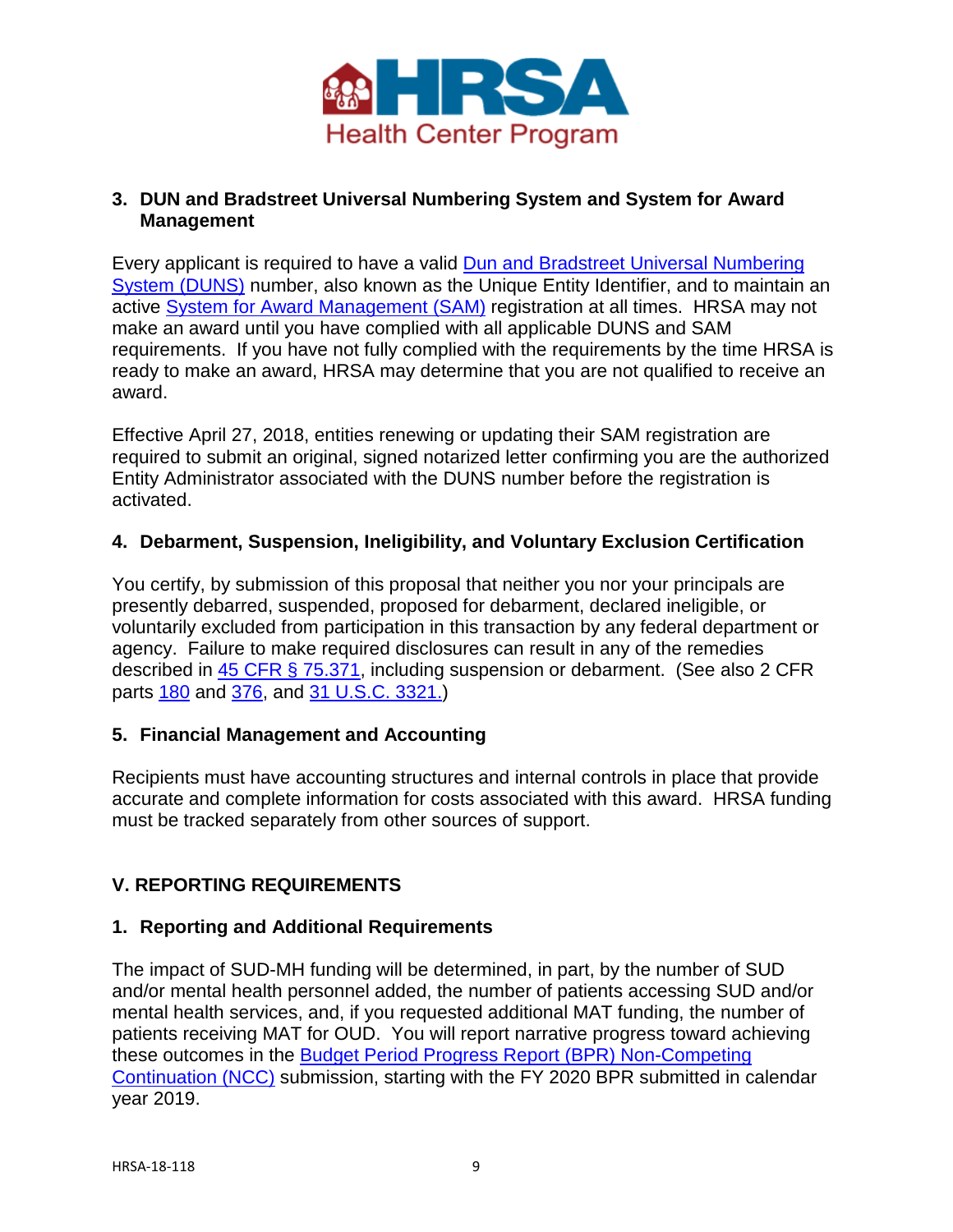

Progress toward achieving these and related outcomes will also be monitored through required annual UDS reports and SUD-MH specific triannual progress reports. These SUD-MH progress reports, due in January, May, and September, will each cover a 4 month reporting period and require data and a brief summary of SUD-MH implementation progress and barriers on the following:

- Patients and visits for SUD and mental health services;
- Patients and visits for Screening, Brief Intervention, and Referral to Treatment (SBIRT) services;
- Newly hired/contracted personnel who will expand access to SUD and/or mental health services;
- Providers who have obtained a DATA 2000 waiver;
- Patients who received MAT for OUD from a physician, certified nurse practitioner, or physician assistant with a DATA 2000 waiver working on behalf of the heath center;
- Patients aged 12 years and older screened for depression with a follow-up plan documented on the date of the positive screen; and
- Use of telehealth for primary care or mental health services.

### <span id="page-9-0"></span>**2. Application Reviews**

HRSA will conduct internal reviews for completeness, eligibility, and allowable costs. HRSA reserves the right to request budget modifications and/or narrative revisions if an application is not fully responsive to the SUD-MH instructions or if ineligible activities or purchases are proposed.

Prior to award, HRSA will assess the Health Center Program award status of all applicants. You are not eligible to receive SUD-MH funding if you meet any of the following exclusionary criteria at the time of award:

- Have stopped receiving Health Center Program (H80) operational grant funding.
- Have five or more conditions on your Health Center Program grant related to Health Center Program requirement area(s) that are in the 60-day phase of Progressive Action.
- Have one or more conditions on your Health Center Program grant related to Health Center Program requirement area(s) that are in the 30-day phase of Progressive Action.

Additional post-award submission and review requirements apply if you propose to use SUD-MH funding toward minor alternation and renovation (A/R) costs. You may not begin any minor A/R activities or purchases until you receive HRSA approval. HRSA review of the additional required submissions for A/R projects may take 6 to 9 months post-award. Additional details are available in [Appendix B.](#page-15-0)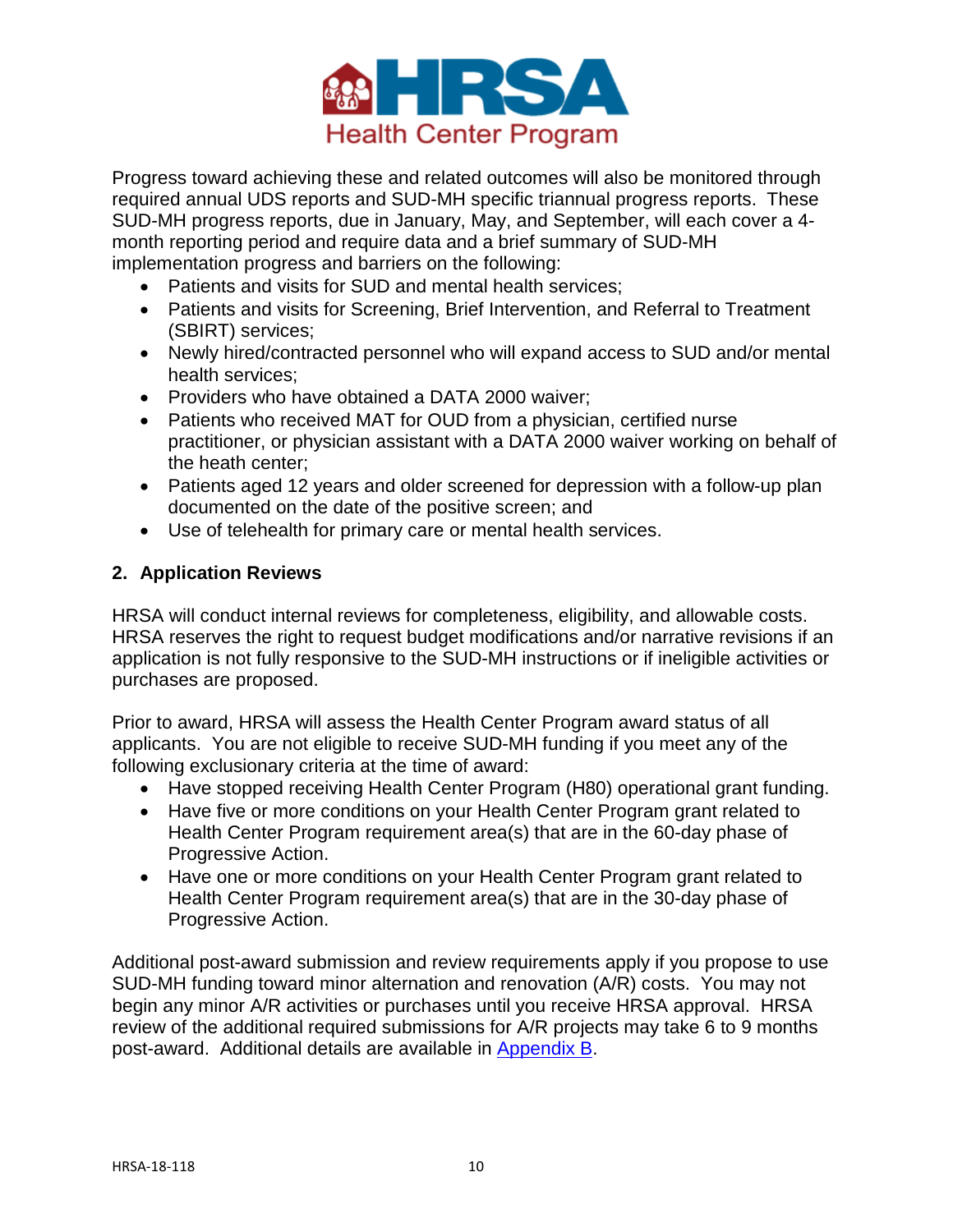

The Health Center Program is subject to the provisions of Executive Order 12372, as implemented by 45 CFR part 100. See Executive Order 12372 in the [HHS Grants](https://www.hrsa.gov/grants/hhsgrantspolicy.pdf)  [Policy Statement.](https://www.hrsa.gov/grants/hhsgrantspolicy.pdf) Award recipients must comply with applicable requirements of all other federal laws, executive orders, regulations, and policies governing the Health Center Program.

### <span id="page-10-0"></span>**VII. AGENCY CONTACTS**

For assistance completing the SUD-MH application, contact the appropriate resource below.

| <b>Electronic submission issues:</b>                                                                                                             | <b>Technical assistance resources:</b>                                                                                                  |
|--------------------------------------------------------------------------------------------------------------------------------------------------|-----------------------------------------------------------------------------------------------------------------------------------------|
| <b>Bureau of Primary Health Care (BPHC)</b><br><b>Helpline</b><br>1-877-974-BPHC (2742) (select option 3)<br>Send email through Web Request Form | <b>SUD-MH technical assistance website</b><br>Provides sample forms, responses to<br>frequently asked questions, and other<br>resources |
| <b>Application and funding requirements</b><br>questions:                                                                                        | <b>Grant regulations questions:</b>                                                                                                     |
|                                                                                                                                                  |                                                                                                                                         |

#### *Table 2: SUD-MH Points of Contact*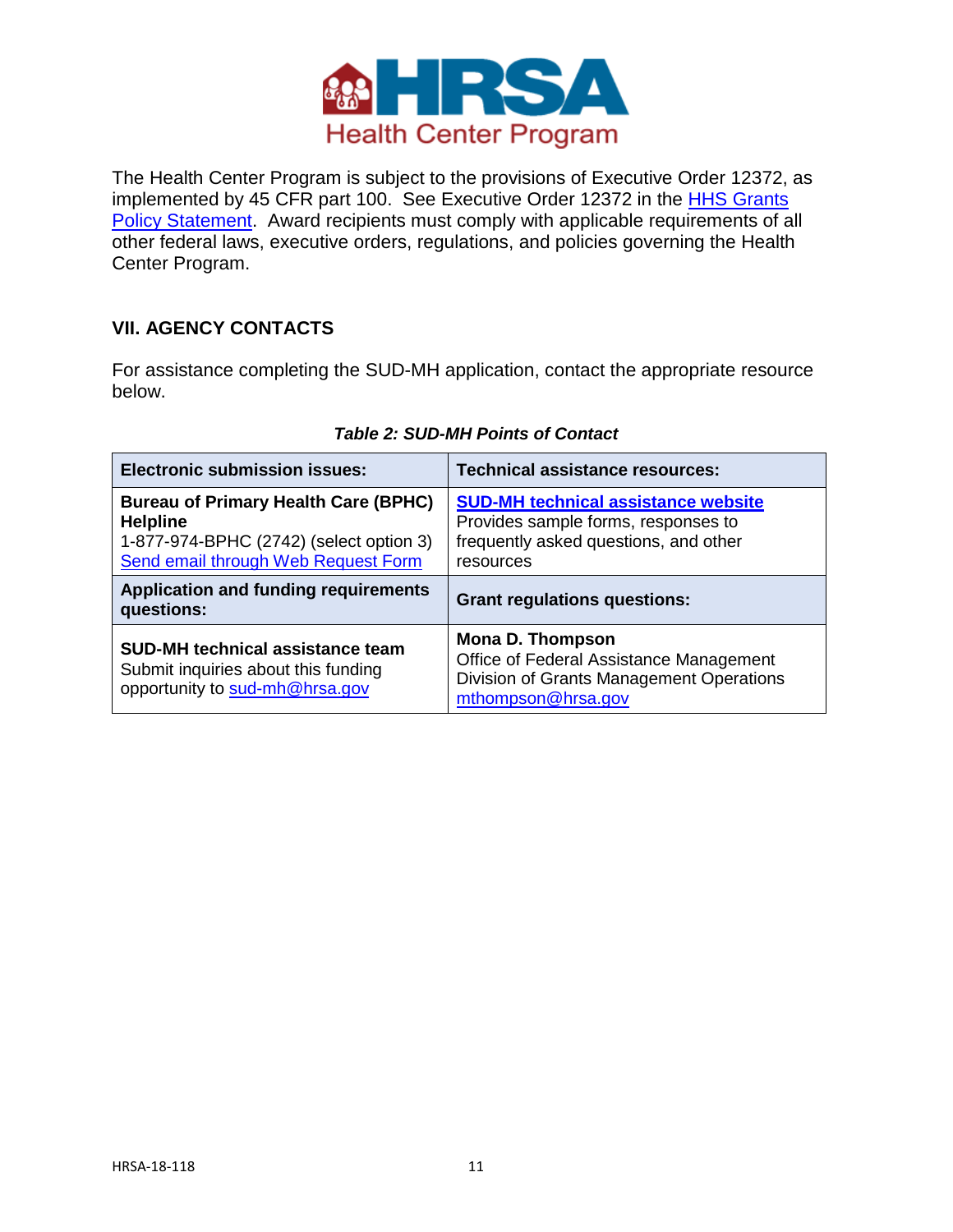

# <span id="page-11-0"></span>**APPENDIX A: EXAMPLE SUD-MH FUNDING USES**

See below for example activities and purchases that may support the implementation of evidence-based SUD-MH integration and expansion strategies.

#### **Workforce Expansion**

- Hire behavioral health and enabling services providers that can deliver or support SUD and/or mental health services, including those prepared to engage in clinical teams addressing co-occurring SUD and mental health conditions.
- Hire SUD and/or enabling service providers to support the comprehensive service delivery and care coordination necessary to provide addiction treatment services, including MAT.
- Hire pain medicine specialists to provide acute and chronic pain management services.

# **Professional Development and Training**

- Support the preparation of licensed and pre-license professionals and allied health students to provide SUD and/or mental health services through such activities as recruiting; developing, implementing, and evaluating experiential training; coordinating student and post-graduate rotations, residencies, and/or fellowships; and building academic partnerships.
- Support providers to serve as on-hand consultants for their colleagues in topics essential to quality integrated SUD, mental health, and OUD treatment services (e.g., diagnosing co-occurring mental health conditions, providing MAT, patient engagement, care coordination, hepatitis virus treatment).
- Support training and accredited continuing education for staff and providers in SUD, mental health, and OUD; maximizing the success of MAT; and obtaining or increasing the number of DATA 2000 waiver patients per provider to reach maximum levels.
- Provide training on evidence-based screening and treatment for co-occurring substance use, such as methamphetamines, cocaine, and alcohol (e.g., SBIRT), and mental health and physical conditions that co-occur with SUD, such as depression, anxiety, traumatic stress, intimate partner violence, HIV/AIDS, and viral hepatitis.
- Provide training on the provision of evidence-based SUD services for women and infants during the pre-, peri-, and post-natal period.
- Provide training on evidence-based pain management and treatment options, and strategies to make informed prescribing decisions and increase patient initiation, engagement, and self-management.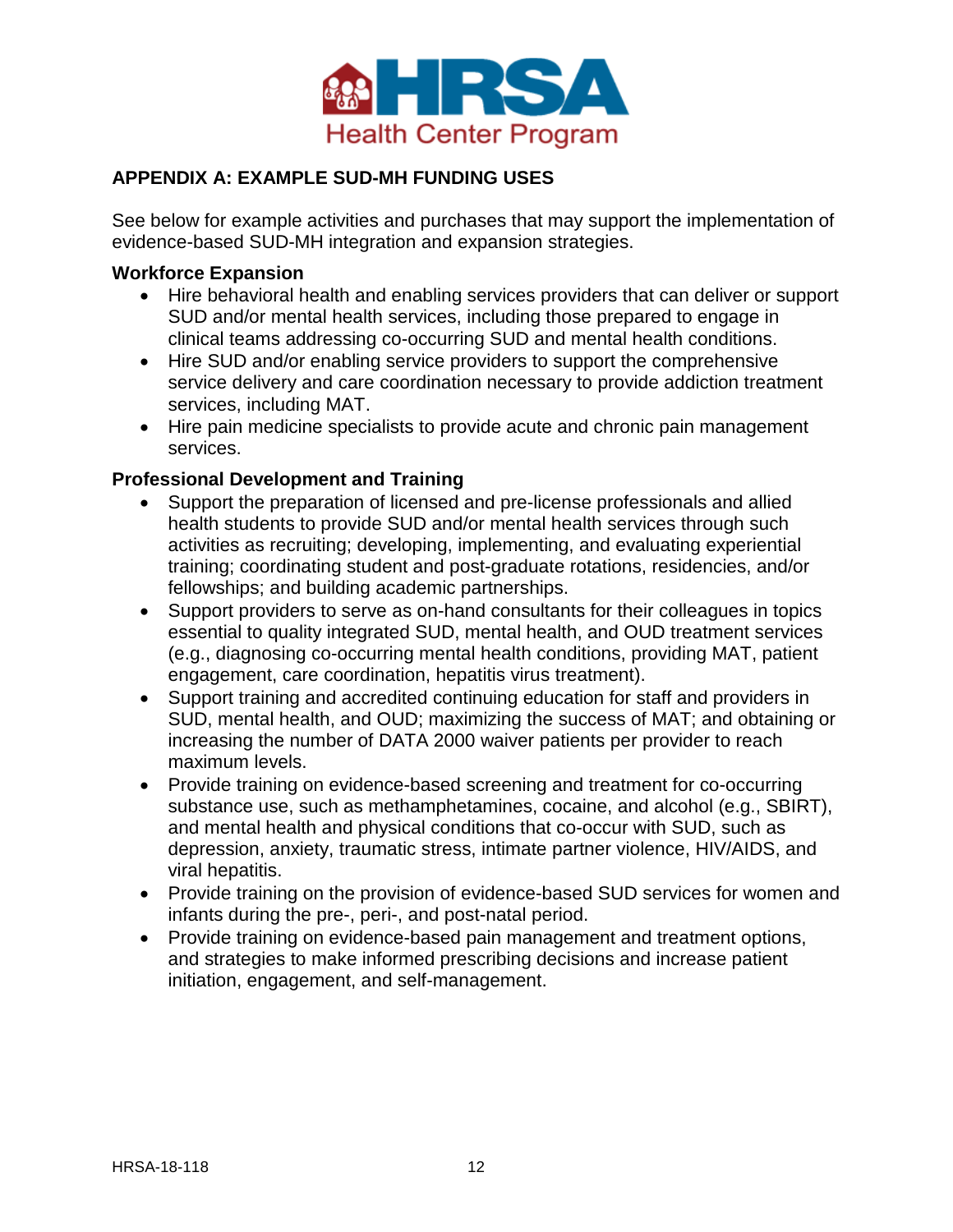

### **Telehealth**

- Enhance the use of telehealth<sup>[14](#page-12-0)</sup> to deliver SUD and mental health services by establishing contracts with specialists to provide virtual services, embedding live streaming consulting into EHR, and leveraging the technical assistance available through HRSA-funded [Telehealth Resource Centers](http://www.telehealthresourcecenter.org/) and [Health Center](https://bphc.hrsa.gov/qualityimprovement/strategicpartnerships/hccn.html)  [Controlled Networks](https://bphc.hrsa.gov/qualityimprovement/strategicpartnerships/hccn.html).
- Purchase telehealth supplies necessary to support accurate clinical interviewing and assessment.
- Purchase systems and/or contract for services to provide virtual care, such as those that increase patient engagement and self-management, home monitoring of symptoms and medication adherence, 24-hour access, and synchronous and asynchronous patient visits.
- Provide training and education to personnel, patients, and families on the use of virtual and mobile self-management tools and resources, including those used for pain and addiction management.
- Improve spaces for providers to deliver and patients to receive virtual care that adhere to privacy and transmission of medical information standards, and support positive patient-provider relationships.<sup>[15](#page-12-1)</sup>
- Purchase related supplies (e.g., sound dampeners, supplemental lighting, carts, cases to decrease equipment fan noise, backdrops, window coverings).

#### **Clinical Workflow and Practice Transformation**

- Contract with a practice transformation facilitator to guide the health center's adoption or enhanced use of an evidence-based model that integrates behavioral health into primary care.
- Build new and enhance existing clinical workflows to further integrate and support the delivery of SUD and mental health services, including virtual care modalities.
- Strengthen partnerships to better leverage other SUD and mental health related community resources and support more effective and efficient referrals between clinical partners, including [Certified Community Behavioral Health clinics,](https://www.samhsa.gov/section-223) [opioid](ttps://dpt2.samhsa.gov/treatment/directory.aspx)  [treatment programs,](ttps://dpt2.samhsa.gov/treatment/directory.aspx) health departments, emergency departments, emergency medical services, and other community-based organizations.

#### **Health Information Technology**

- Enhance health information technologies to improve patient access to their own data and enhance patient-provider shared decision making.
- Enhance the electronic health record (EHR) to include domains to record SUD and mental health risk factors, treatment adherence, post-hospitalization or

 $\overline{\phantom{a}}$ 

<span id="page-12-0"></span><sup>&</sup>lt;sup>14</sup> Telehealth is the use of electronic information and telecommunication technologies to support and promote longdistance clinical health care, patient and professional health-related education, public health and health administration. Technologies include video conferencing, the internet, store-and-forward imaging, streaming media, and terrestrial and wireless communications.

<span id="page-12-1"></span><sup>&</sup>lt;sup>15</sup> This example activity may include minor alteration/renovation (A/R) activities, as appropriate. See th[e Minor A/R](#page-13-0) example activities section below for a definition of minor A/R costs.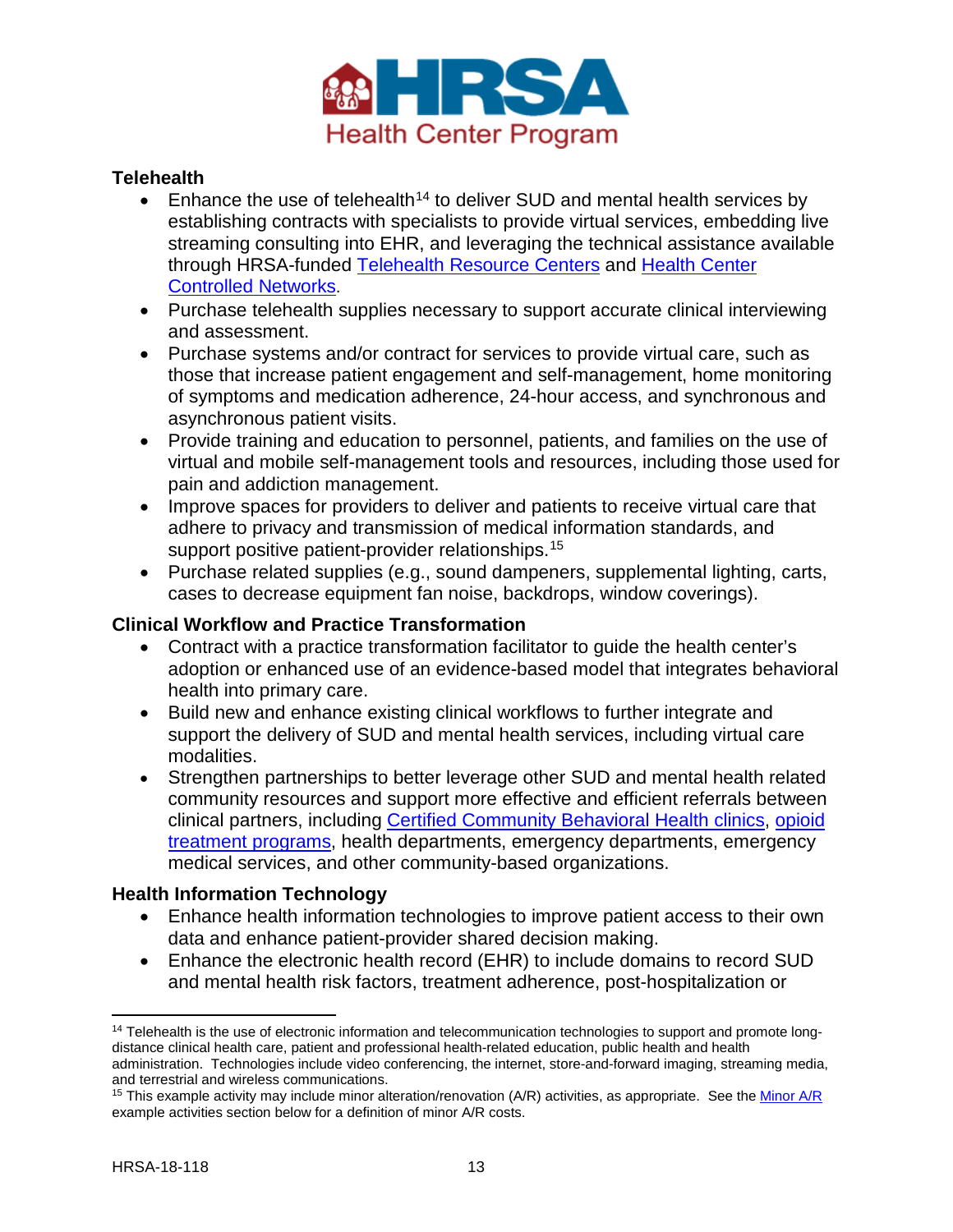

emergency department follow up, co-occurring disorders, and related infectious diseases, such as HIV and viral hepatitis, and add clinical decision supports to facilitate appropriate management.

- Enhance the EHR to support or improve health information exchange with clinical partners.
- Enhance the EHR by adding case management software to develop, implement, and monitor treatment plans across the multidisciplinary team.
- Establish a patient registry for SUD diagnoses, chronic opioid use, neonatal abstinence syndrome, and mental health conditions to improve care integration, patient safety, treatment efficacy, and improved data-driven quality improvement.
- Strengthen participation in cybersecurity information sharing and analysis systems that protect patients' clinical information, and provide necessary training to personnel to ensure robust and consistent security of patients' mental health and SUD information.

# **Equipment[16](#page-13-1) (one-time funding in year 1 only)**

- Purchase a mobile medical van to facilitate SUD and mental health service delivery (requires a Change in Scope post award).
- Purchase a transportation vehicle to facilitate patient access to SUD and mental health services.

### <span id="page-13-0"></span>**Minor Alterations and Renovations[17](#page-13-2) (one-time funding in year 1 only)**

- Reconfigure space to facilitate co-location of SUD, mental health, and primary care services teams.
- Create space to deliver virtual care that supports accurate clinical interviewing and assessment, clear visual and audio transmission, and ensures patient confidentiality.
- Create or improve spaces for patients to participate in counseling and group visit services, and to access and receive training in self-management tools.
- Modify examination rooms to increase access to pain management options, such as chiropractic, physical therapy, acupuncture, and group therapy services.

#### **Outreach, Partnerships, and Community Integration**

- Strengthen partnerships that align and leverage community engagement and data-driven quality improvement to improve behavioral health outcomes by supporting community-based behavioral health outreach and awareness activities, peer support, and enabling services to improve awareness of and facilitate access to SUD and mental health services.
- Strengthen partnerships with technical assistance providers to support implementation of evidence-based practices, such as the [Center for Integrated](https://www.integration.samhsa.gov/)

<span id="page-13-1"></span><sup>&</sup>lt;sup>16</sup> Federal equipment means tangible personal property (including information technology systems) having a useful life of more than one year and a per-unit acquisition cost which equals or exceeds \$5,000.

<span id="page-13-2"></span><sup>17</sup> Minor alteration/renovation activities include costs to modernize, improve, and/or reconfigure the interior or exterior arrangements or other physical characteristics of the facility to address the supplement funding purpose.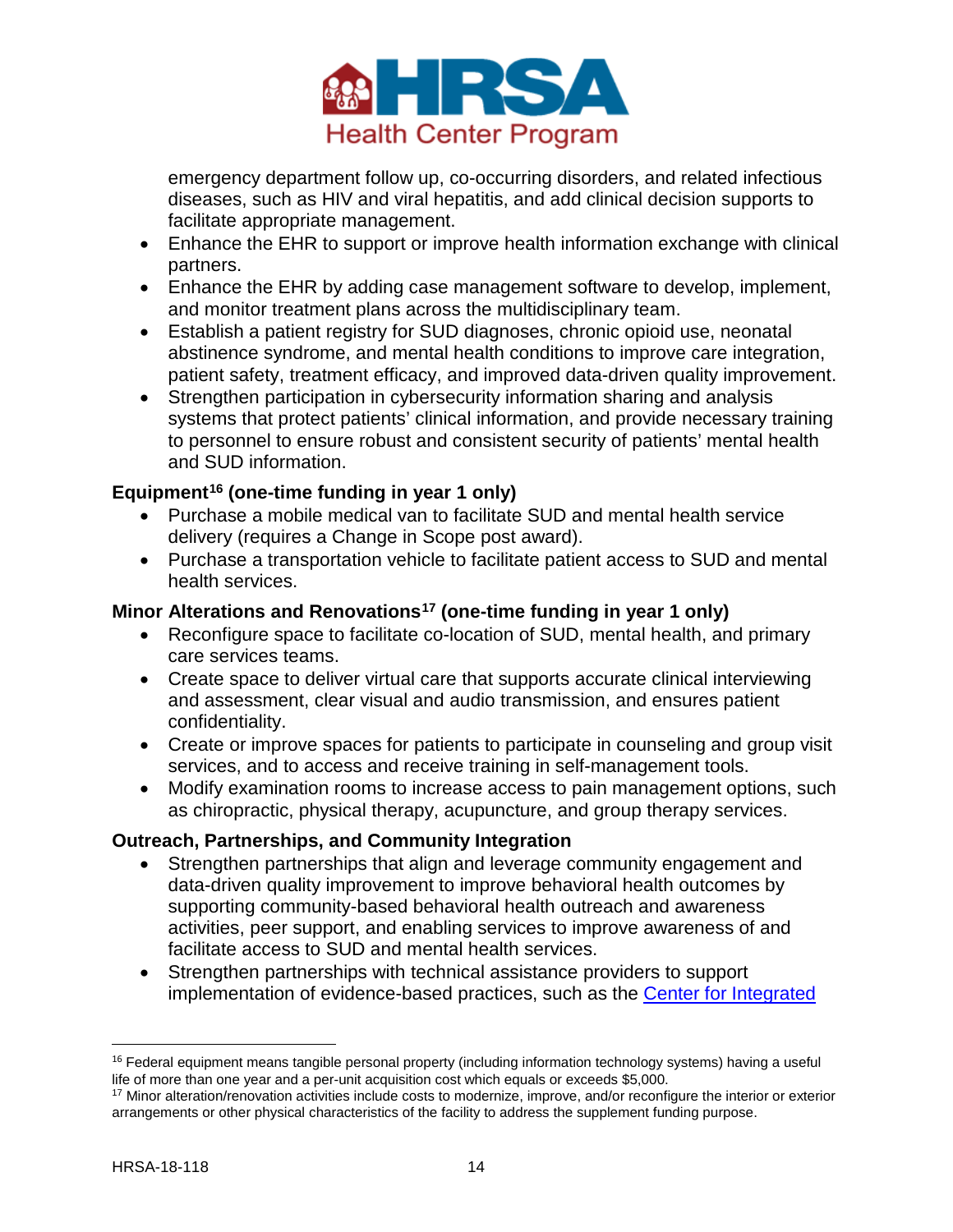

[Health Solutions](https://www.integration.samhsa.gov/) [Addiction Technology Transfer Centers,](http://attcnetwork.org/home/) and [Provider's Clinical](https://pcssmat.org/)  [Support System.](https://pcssmat.org/)

• Provide training and education to patients, families, and communities on SUD prevention and treatment, mental health, neo-natal abstinence syndrome, trauma-informed care, suicide prevention, and opioid overdose.

#### **Other**

- Purchase Food and Drug Administration (FDA)-approved opioid agonist medications (e.g., methadone, buprenorphine products including buprenorphine/naloxone combination and buprenorphine mono-product formulations) for the maintenance treatment of OUD, opioid antagonist medication (e.g., naltrexone products) to prevent relapse to opioid use, and naloxone to treat opioid overdose.
- Purchase tests necessary for treatment of chronic pain, OUD, and other SUD.
- Purchase transportation support (e.g., bus tokens, vouchers for public transportation, linkages to other community transportation programs) to increase patient access to SUD and mental health services.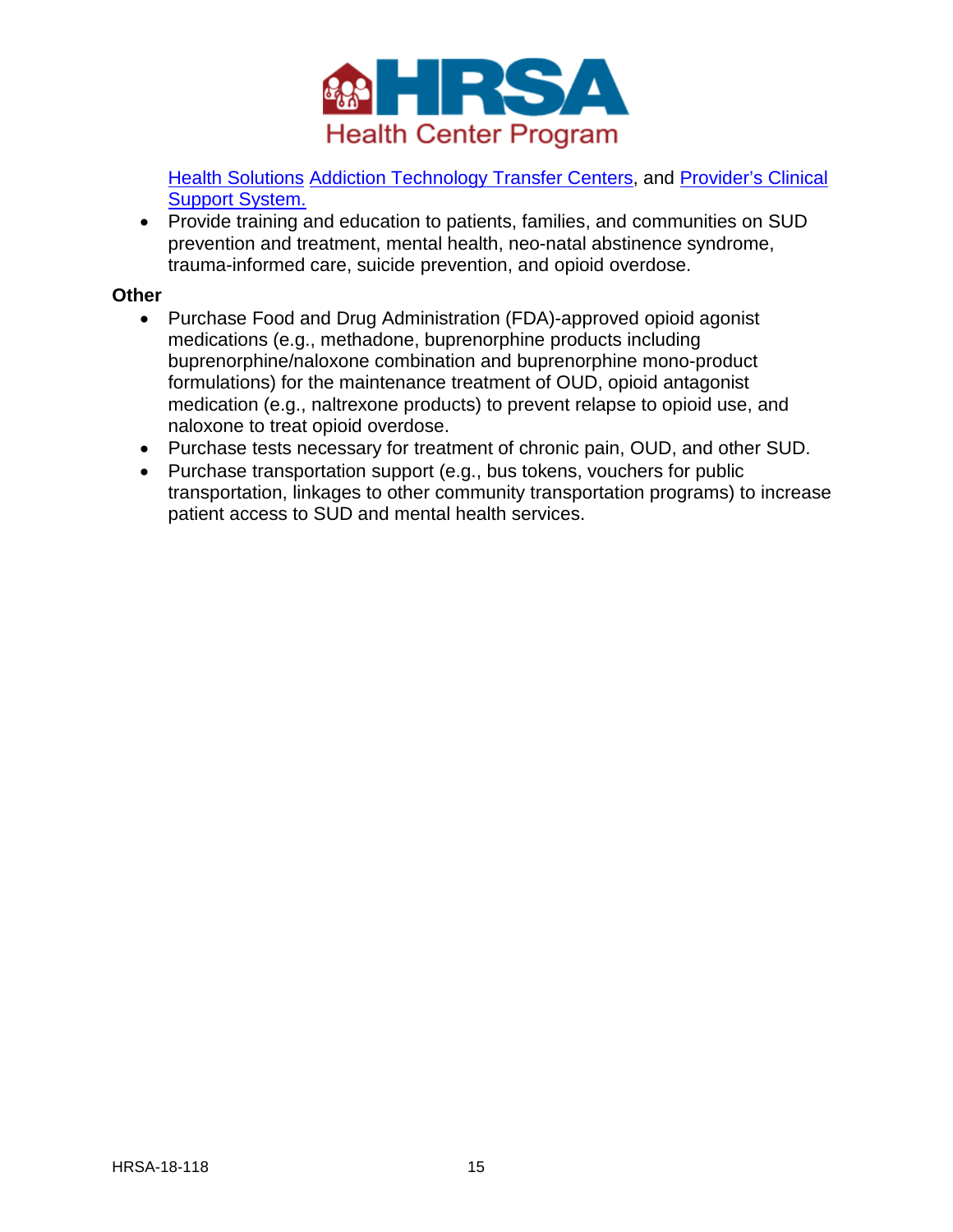

### <span id="page-15-0"></span>**APPENDIX B: APPLICATION INSTRUCTIONS**

You will complete and submit your SUD-MH application in EHB. There is no Grants.gov submission requirement.

Application components are listed below, followed by detailed instructions. Resources for completing your application are available on the [SUD-MH technical assistance](https://bphc.hrsa.gov/programopportunities/fundingopportunities/sud-mh)  [website,](https://bphc.hrsa.gov/programopportunities/fundingopportunities/sud-mh) including sample forms and attachments.

- I. [SF-424A Basic Information and Budget Forms](#page-15-1)
- II. [Budget Narrative](#page-16-0)
- III. [Federal Object Class Categories Form](#page-16-1)
- IV. [Project Overview Form](#page-17-1)
- V. [Staffing Impact Form](#page-18-0)
- VI. [Patient Impact Form](#page-18-1)
- VII. [Supplemental Information Form](#page-20-0)
- VIII. [Equipment List Form \(if applicable\)](#page-21-0)

#### <span id="page-15-1"></span>**I.** *SF-424A Basic Information and Budget Forms*

Enter or update required information on the SF-424A, Parts 1 and 2, and the Budget Information Form. Fields that are not marked as required may be left blank.

- <span id="page-15-2"></span>• Project Description/Abstract (upload as attachment in SF-424A Part 2): A project description/abstract is not required for this application, however, an attachment must be provided. You may upload a blank document or, if desired, you may upload a one-page table that demonstrates the relationship between your proposed goals, activities, resources, and purchases. An example is available on the [SUD-MH technical assistance website.](https://bphc.hrsa.gov/programopportunities/fundingopportunities/sud-mh) Submission of a table is optional.
- Budget Information Form: In Section A, enter the federal and non-federal costs for year 1 (9/1/2018 through 8/31/2019) for each currently funded sub-program (i.e., CHC, HCH, MHC, and PHPC). SUD-MH funding must be requested by and will be provided to award recipients in the same sub-program funding proportions as their existing H80 grant funding. HRSA will provide each eligible health center with their sub-program funding proportions through an email to the individuals registered as Project Director, Business Official, and Authorizing Official in the Health Center Program (H80) operational grant folder in EHB.

The total amount of federal funds requested for year 1 should include both expanded services (base of up to \$100,000 and additional MAT funding, as applicable) and one-time funding (up to \$150,000). Note that this form is the only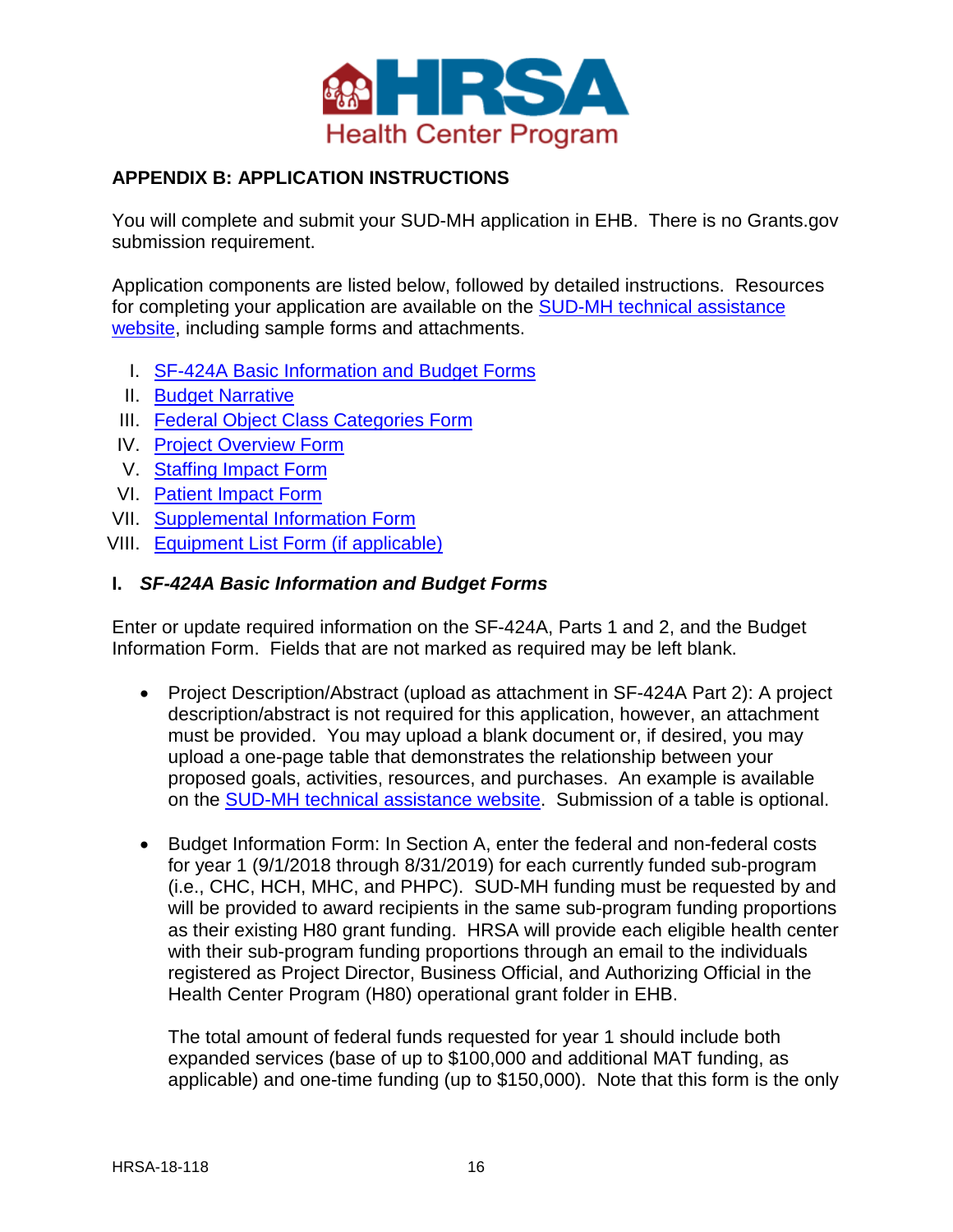

budget form in the SUD-MH application where you will include only year 1 of your funding request.

# <span id="page-16-0"></span>**II.** *Budget Narrative (attachment)*

Provide a 2-year budget narrative that outlines federal and non-federal costs (including program income, if any) for year 1 (9/1/2018 to 8/31/2019) and year 2 (9/1/2019 to 8/31/2020) separately. Refer to the sample budget narrative available on the [SUD-MH](https://bphc.hrsa.gov/programopportunities/fundingopportunities/sud-mh)  [technical assistance website](https://bphc.hrsa.gov/programopportunities/fundingopportunities/sud-mh) for guidance and details on each object class category.

Your budget narrative must:

- Clearly detail calculations for how each line item is derived on the Federal Object [Class Categories Form,](#page-16-1) including cost per unit.
- Explain how each cost contributes to meeting your stated SUD-MH project goals to enable HRSA to determine if costs are allowed.**[18](#page-16-2)**
- Include expanded services (base and additional MAT funding, as applicable) and one-time funding, if requested (in year 1 only).

#### Personnel Justification Tables

In the budget narrative, include a Personnel Justification Table for year 1 and a separate Personnel Justification Table for year 2. Your response should demonstrate compliance with the salary limitation requirements noted below. Include the following information for all direct hire staff and contractors you propose to support with SUD-MH funding: name, position title, percent of FTE, base salary, adjusted annual salary based on salary limitation requirements, and the amount of federal funding requested. The sample budget narrative available on the [SUD-MH technical assistance website](https://bphc.hrsa.gov/programopportunities/fundingopportunities/sud-mh) includes sample Personnel Justification Tables. As a reminder, an increase of at least 1.0 FTE within 8 months of award (that is maintained in year 2) is required.

#### Salary Limitation Requirements

The *Consolidated Appropriations Act, 2018* (P.L. 115-141), states that "None of the funds appropriated in this title shall be used to pay the salary of an individual, through a grant or other extramural mechanism, at a rate in excess of Executive Level II." The Executive Level II salary is currently set at \$189,600. This salary limitation also applies to sub-awards/sub-contracts under a HRSA grant or cooperative agreement. Note that other salary limitations may apply in FY 2018, as required by law.

#### <span id="page-16-1"></span>**III.** *Federal Object Class Categories Form*

Enter federal and non-federal expenses by object class category for all proposed activities and purchases for year 1 (9/1/2018 to 8/31/2019) and year 2 (9/1/2019 to

l

<span id="page-16-2"></span><sup>18</sup> Refer to the cost principles embedded in 45 CFR Part 75, see<http://www.ecfr.gov/cgi-bin/text-idx?node=pt45.1.75> for details on allowable costs.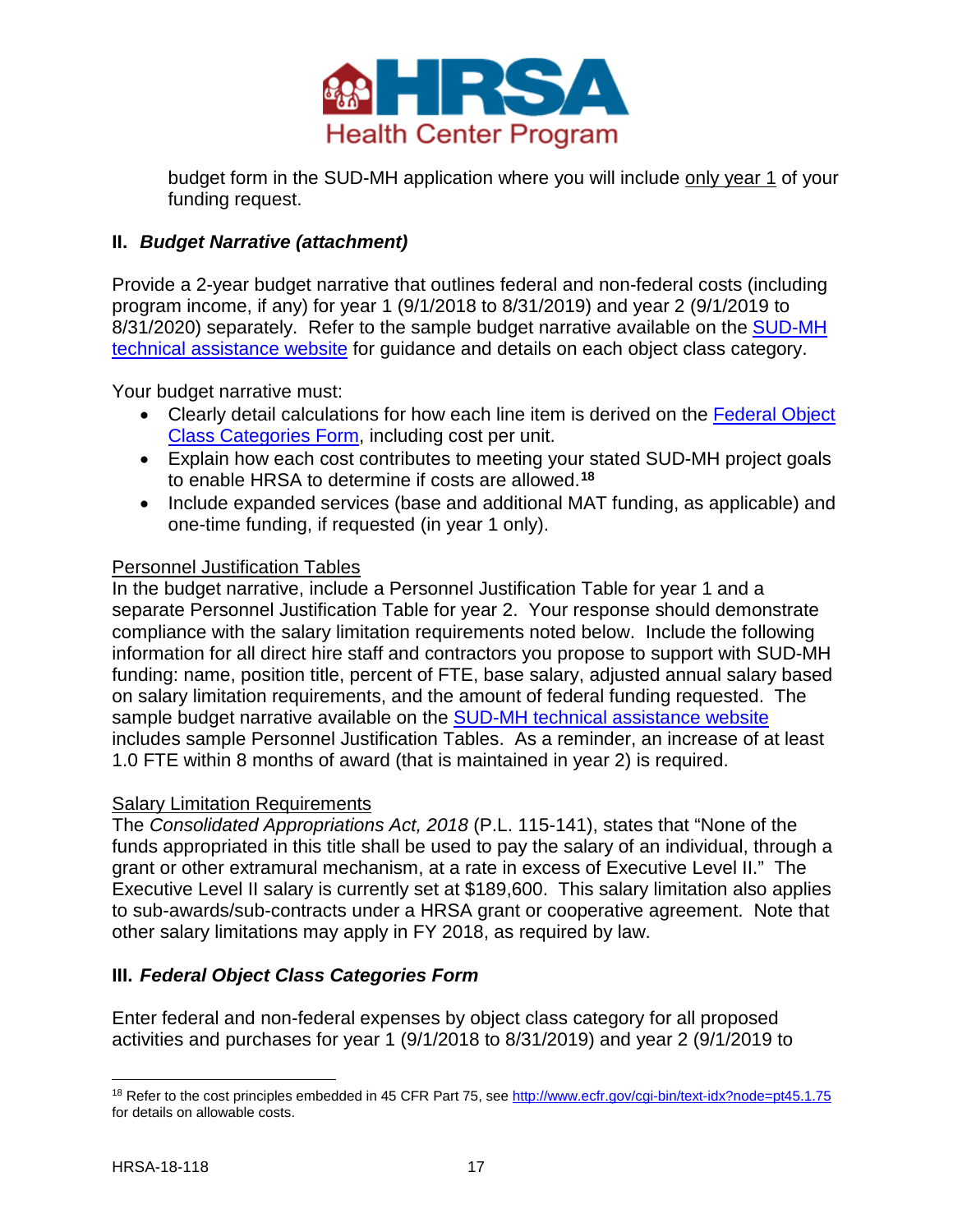

8/31/2020) separately. If one-time equipment costs are requested in year 1, you must also complete the [Equipment List Form.](#page-21-0) If requested, include one-time minor A/R costs in year 1 in the Construction object class category, and respond "yes" to the minor A/R question on the [Supplemental Information Form.](#page-20-0)

# <span id="page-17-1"></span>**IV.** *Project Overview Form*

### Federal Funding Request

Enter your expanded services funding request amounts (including any additional MAT funding, if applicable) for years 1 and 2, and your one-time funding request amount for year 1. The total funding requested on this form for each year must align with the funding request amounts on the [SF-424A Budget Information Form,](#page-15-1) the [Federal Object](#page-16-1)  [Class Categories Form,](#page-16-1) and your [Budget Narrative](#page-16-0) attachment.

#### <span id="page-17-0"></span>Evidence-Based Strategies

Identify which evidence-based integration strategies from the list below SUD-MH funding will help you implement or advance. Select all that apply. If "Other" is selected, provide details in your response to [Project Narrative](#page-17-2) Question 1, described below.

- [Medication-Assisted Treatment \(MAT\)](https://www.integration.samhsa.gov/clinical-practice/mat/mat-overview)
- [Collaborative Care Model](https://www.psychiatry.org/psychiatrists/practice/professional-interests/integrated-care/get-trained/about-collaborative-care)
- [Patient-Centered Medical Home](http://www.pcpcc.org/resource/behavioral-health-integration-pcmh)
- [Medicaid Health Homes](https://www.medicaid.gov/medicaid/ltss/health-homes/index.html)
- [Four Quadrant Model](https://www.integration.samhsa.gov/resource/four-quadrant-model)
- [Assertive Community Treatment \(ACT\)](https://www.centerforebp.case.edu/practices/act)
- [Integration of Mental Health, Substance Use, and Primary Care Services](https://www.integration.samhsa.gov/sliders/slider_10.3.pdf)
- [Improving Mood-Promoting Access to Collaborative Treatment \(IMPACT\)](http://impact-uw.org/about/research.html)
- [Screening, Brief Interventions, Referral to Treatment \(SBIRT\)](https://www.samhsa.gov/sbirt)
- Other evidence-based strategy

#### <span id="page-17-2"></span>Project Narrative

You will have a maximum of 2,500 characters with spaces (approximately threequarters of a page) to respond to each of the following questions:

1. Describe how proposed activities and purchases will help implement and/or advance each identified evidence-based integration strategy, including how they address the health center's overarching SUD and/or mental health goals.

If you selected "Other" in the **Evidence-Based Strategies** section of this form, identify the integration strategies and briefly state the evidence base. If you wish to submit a table or diagram to support the narrative, do so in the [Project Description/Abstract](#page-15-2) attachment.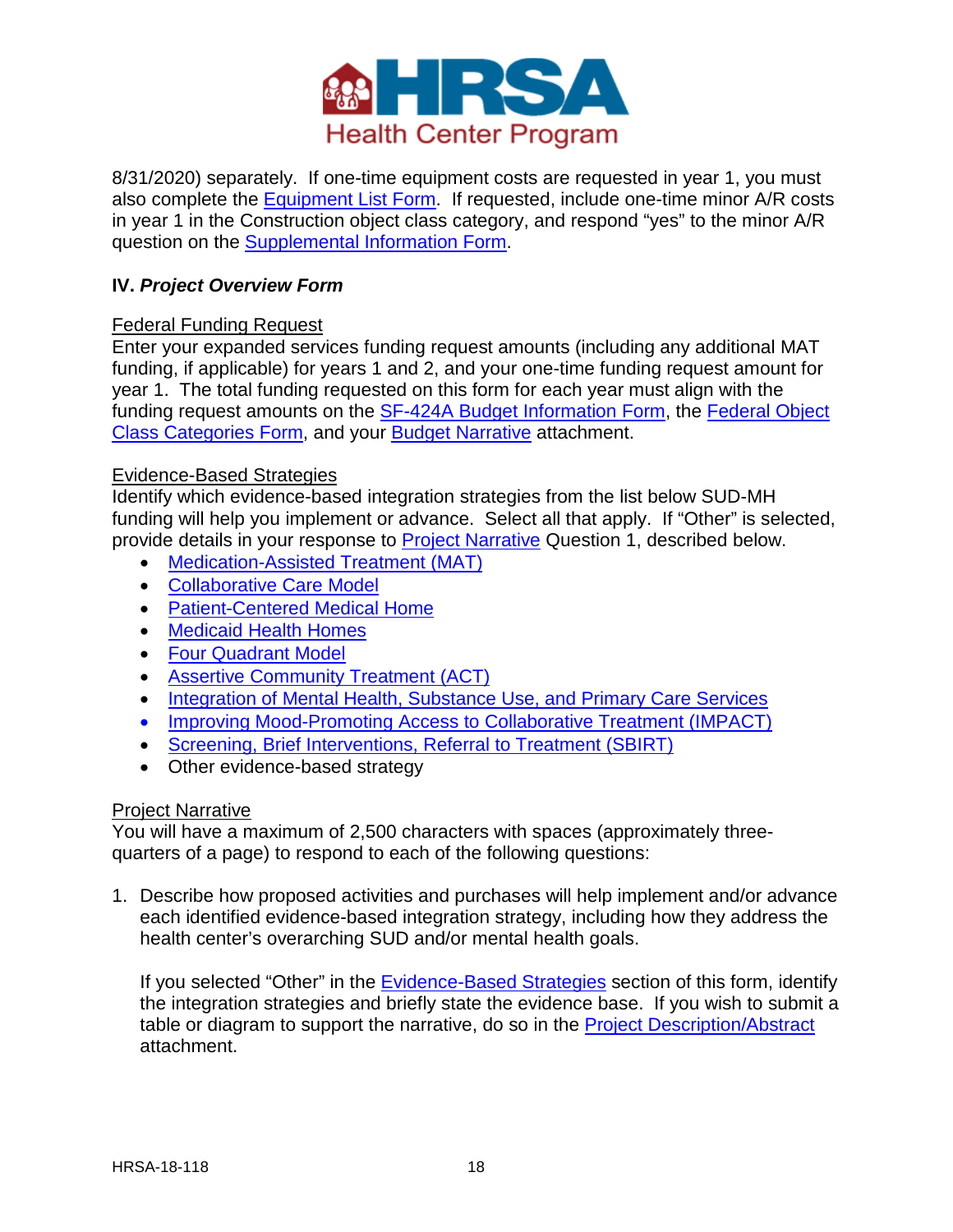

2. Describe the actions that you will take to achieve expanded access to quality integrated SUD and/or mental health services, including proposed personnel and one-time funding uses (if requested). If additional MAT funding is requested, specifically address expanded access to MAT for OUD.

### <span id="page-18-0"></span>**V.** *Staffing Impact Form*

Enter the direct hire staff and/or contractor FTEs that will help expand access to integrated SUD and/or mental health services in years 1 and 2 according to the allowed position types listed on this form. An increase of at least 1.0 FTE within 8 months of award (that is maintained in year 2) is required. You may support multiple part-time positions that combine to meet the 1.0 FTE threshold (e.g., 0.50 FTE direct hire case manager and 0.50 FTE contracted licensed clinical social worker). Position descriptions are available in the [2017 UDS Manual.](https://www.bphc.hrsa.gov/datareporting/reporting/2017udsreportingmanual.pdf) SUD-MH funds for personnel increases may not supplant existing Health Center Program (H80) support.

If you propose to hire contractors, explain how the contracted FTE estimate was developed and include details regarding the proposed contractual arrangement(s) in the [Budget Narrative.](#page-16-0) The contractual arrangements must be appropriate for health center oversight of the proposed project, to include any contractors and subrecipients, or parent, affiliate, or subsidiary arrangements.

### <span id="page-18-1"></span>**VI.** *Patient Impact Form*

You must propose to increase the number of **existing and/or new** patients accessing SUD and/or mental health services as a result of this supplemental funding by December 31, 2019. Patient projections should be realistic and achievable, and should not duplicate other patient targets, including your Service Area Competition (SAC) and New Access Point (NAP) patient projections.

Provide separate patient projections for existing patients and new patients:<sup>[19](#page-18-2)</sup>

- Existing patients are current health center patients who will newly access SUD and/or mental health services because of SUD-MH funding.
- New patients are individuals not currently being seen by the health center who will access SUD and/or mental health services because of SUD-MH funding.

You must implement expanded SUD and/or mental health services, as demonstrated by adding 1.0 FTE minimum within 8 months of award. If additional MAT funding is requested, you must also propose to increase patients receiving MAT for OUD by December 31, 2019.

<span id="page-18-2"></span> $\overline{\phantom{a}}$ <sup>19</sup> Refer to page 20 of th[e 2017 UDS Manual](https://www.bphc.hrsa.gov/datareporting/reporting/2017udsreportingmanual.pdf) for guidance about defining health center patients.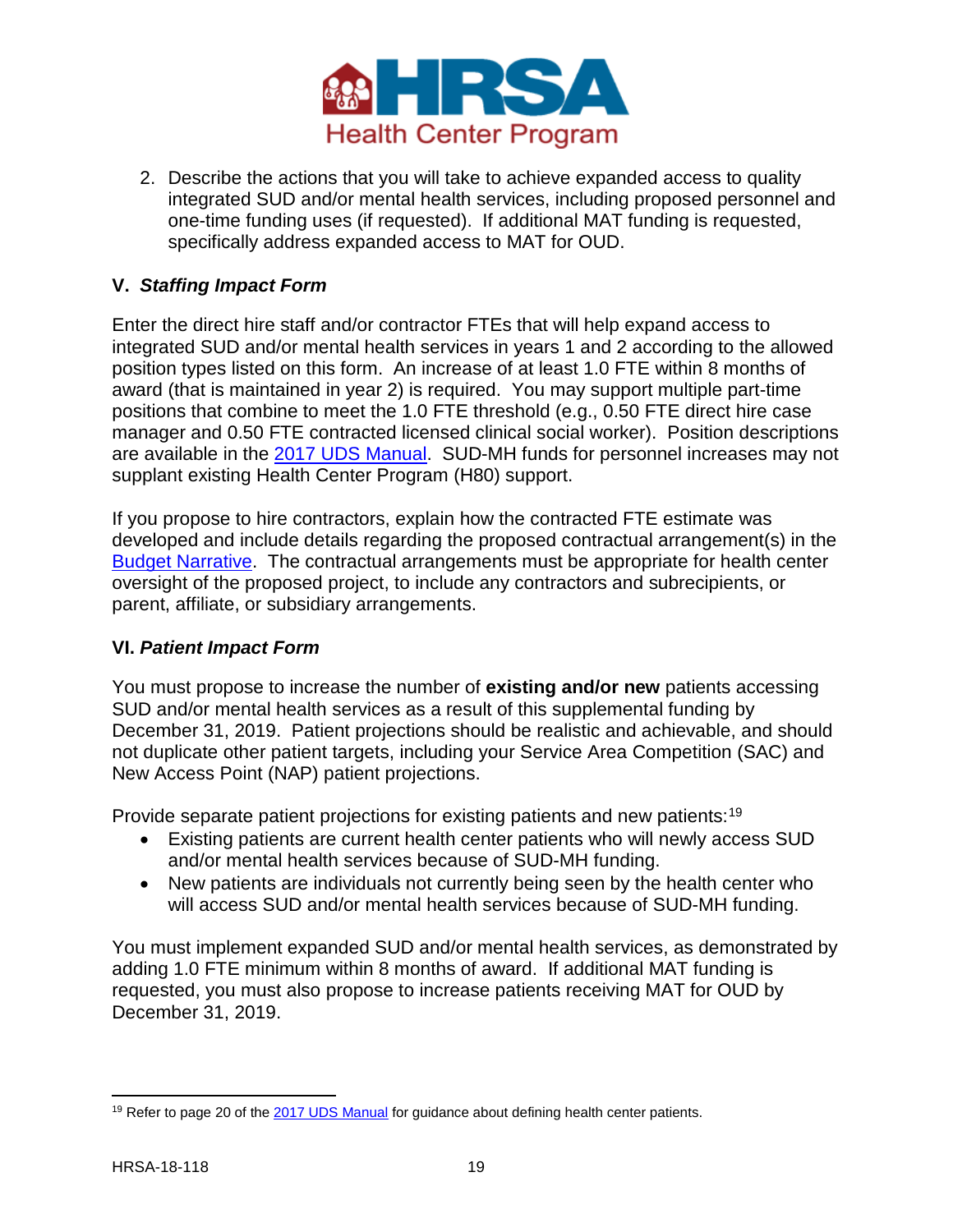

Follow the guidance below for completing the patient projection calculations on the Patient Impact Form. An example patient projection table is available on the SUD-MH [technical assistance website.](https://bphc.hrsa.gov/programopportunities/fundingopportunities/sud-mh) You must provide projections for Question 1 (existing patients) and/or Question 3 (new patients).

#### Existing Patient Impact

- **1. Total Unduplicated Existing Patients**: Provide the total number of existing patients who will newly access SUD and/or mental health services in calendar year 2019, as a result of SUD-MH funding. Count each patient only once in this unduplicated total, even if some patients will access both services.
- **2. Existing Patients by Service Type**: Provide the number of existing patients from "Total Unduplicated Existing Patients" above (Question 1) who will newly access each service in calendar year 2019:
	- A. SUD Services Patients
	- B. Mental Health Services Patients

Count each projected existing patient according to the service(s) they are expected to access. Patients that will newly access both SUD and mental health services should be counted for each service type.

#### New Patient Impact

**3. Total Unduplicated New Patients:** Provide the number of new patients who will access health center services in calendar year 2019, as a result of SUD-MH funding. While Question 1 above counts *existing* health center patients newly accessing SUD and/or mental health services, this question counts unduplicated patients considered *new* to your health center that will access SUD and/or mental health services. Count each patient only once in this unduplicated total, even if some patients will access both services.

*Note*: The "Total Unduplicated New Patients" value will be added to your Health Center Program (H80) grant patient target. Failure to achieve the projected patient target by December 31, 2019 may result in a funding reduction when your service area is next competed through SAC. See the SAC technical assistance [website](https://bphc.hrsa.gov/programopportunities/fundingopportunities/sac/index.html) for general patient target information.

- **4. New Patients by Service Type**: Provide the number of new patients (new to the health center) from "Total Unduplicated New Patients" above (Question 3) who will newly access each service in calendar year 2019:
	- A. SUD Services Patients
	- B. Mental Health Services Patients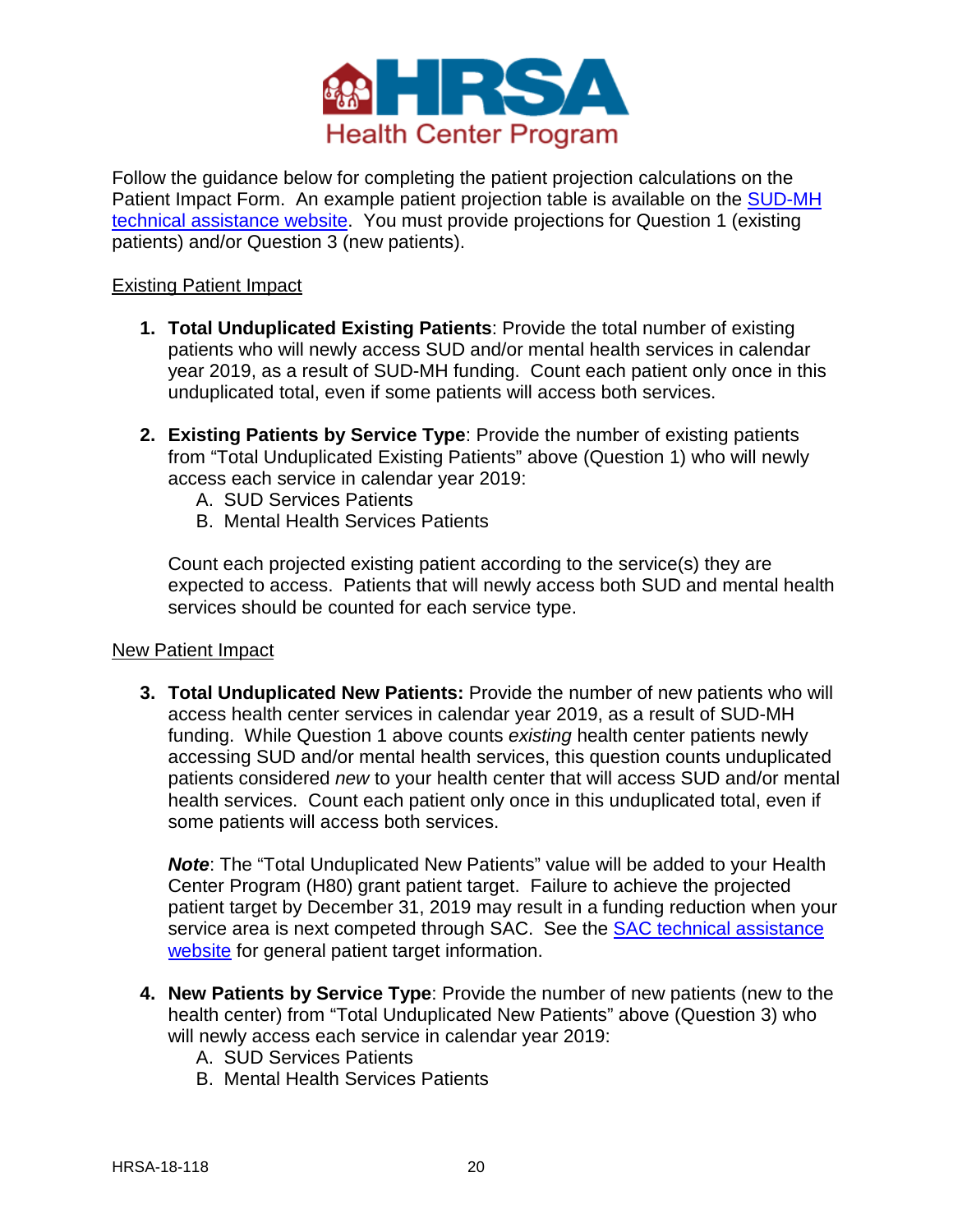

Count each projected new patient according to the service(s) they are expected to access. New patients that will access both SUD and mental health services should be counted for each service type.

- **5. Patients Projected to Receive MAT**: Provide a projection for both existing and new patients who will newly receive MAT for OUD from a physician, certified nurse practitioner, or physician assistant with a DATA waiver working on behalf of the health center in calendar year 2019, as a result of SUD-MH funding.
- **6. New Patients by Population Type**: Enter the total number of patients reported in response to Question 3 "Total Unduplicated New Patients" according to the Health Center Program (H80) population type listed below. This information will be used to populate future BPR submissions.
	- A. General Underserved Community
	- B. Migratory and Seasonal Agricultural Workers
	- C. People Experiencing Homelessness
	- D. Public Housing Residents

#### <span id="page-20-0"></span>*VII. Supplemental Information Form*

#### **Telehealth**

Indicate if telehealth will be used to expand access to integrated SUD and/or mental health services.

#### Minor Alternation/Renovation

Indicate if you propose to use one-time funding for minor A/R that will support expanded access to integrated SUD and/or mental health services. Applications that include minor A/R require additional post-award review. Funds requested for minor A/R may not be obligated until required information is submitted and HRSA approves your A/R plans (approximately 6 to 9 months post-award). Additional documentation you are required to submit post-award includes, but is not limited to: Form 5B: Service Sites, Alternation/Renovation Project Cover Page, and Other Requirements for Sites. [20](#page-20-1)

You should develop appropriate contingencies to ensure delays in receiving HRSA approval of your minor A/R plans do not impact your ability to meet staffing and patient projections on time.

#### Scope

Indicate whether a post-award Scope Adjustment or Change in Scope will be necessary to ensure that all planned SUD and/or mental health services are reflected on Form 5A in Column I (provided directly) and/or Column II (provided through contracts or agreements for which the health center pays). A read-only version of your current

<span id="page-20-1"></span> $\overline{\phantom{a}}$ <sup>20</sup> See th[e Capital Development Grant Technical Assistance website](https://bphc.hrsa.gov/programopportunities/fundingopportunities/capdev.html) for additional information.